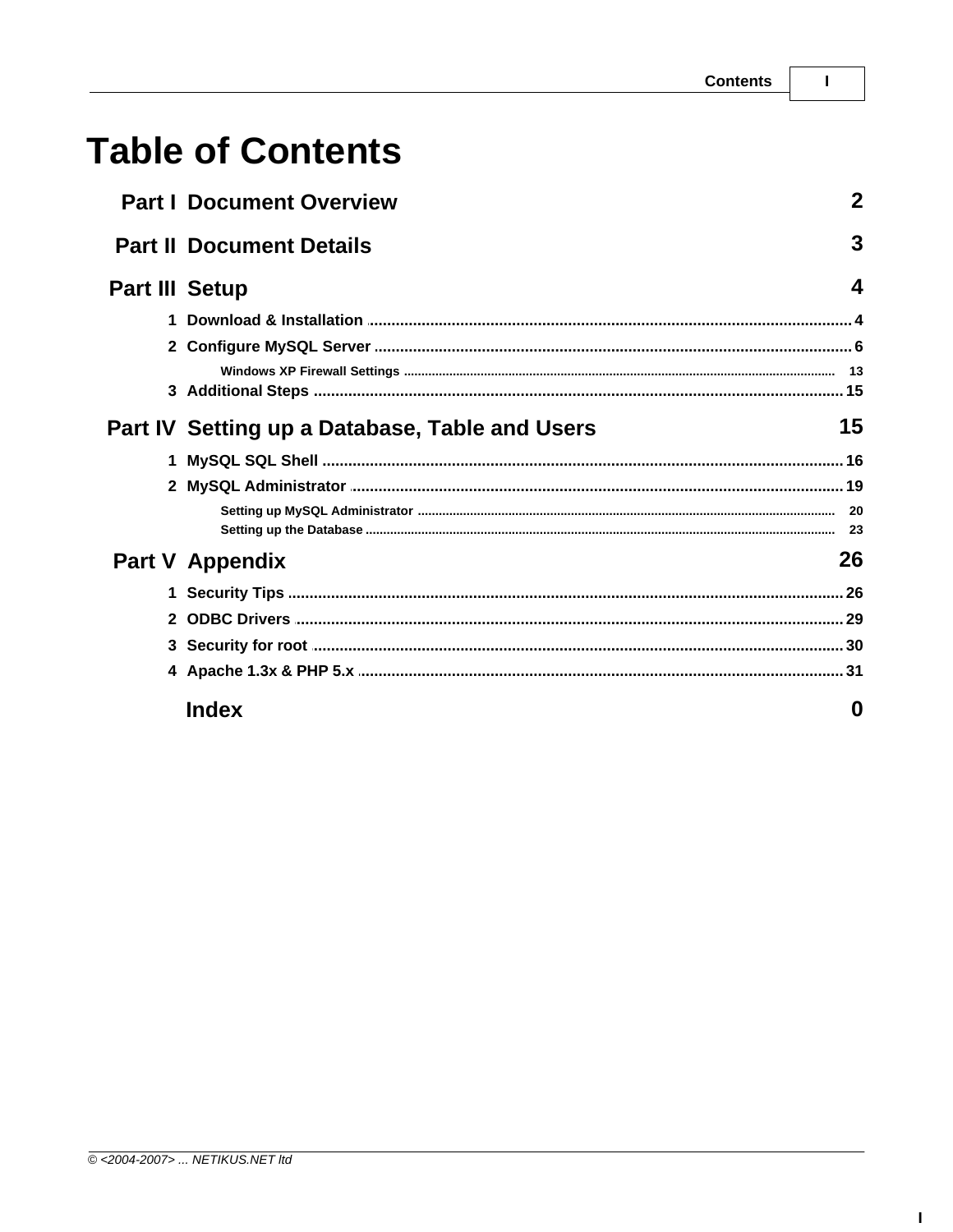# <span id="page-1-0"></span>**1 Document Overview**



**Author: Date: Revision:** 2.1 NETIKUS.NET ltd 1st November 2007

### **MySQL Server Installation on Windows (with additional information for EventSentry)**

| <b>Title</b>            | MySQL Server Installation on Windows                                                                                                                                                                    |
|-------------------------|---------------------------------------------------------------------------------------------------------------------------------------------------------------------------------------------------------|
| <b>Summary</b>          | How to install, setup and configure a MySQL installation on Windows. Includes<br>instructions on how to setup a database for EventSentry, also covers the<br>installation of<br>Apache and PHP briefly. |
| <b>Software</b>         | MS Windows 2000 or higher<br>MySQL 5.x<br>Optional: Full or trial version of EventSentry                                                                                                                |
| <b>Hardware</b>         | Not applicable, system used for this guide is PIII 977MHz with 256Mb RAM                                                                                                                                |
| <b>Skill Level</b>      | Beginner - Intermediate                                                                                                                                                                                 |
| <b>Skills Required</b>  | - Basic understanding of Windows NT, 2000, 2003 or XP<br>- Basic understanding of databases<br>- Knowledge of basic SQL commands (select, update, ) beneficial but not<br>required                      |
| <b>Acknowledgements</b> | Thanks to the MySQL database team for making a great database available for<br>free                                                                                                                     |
| <b>Download</b>         | http://www.netikus.net/ (guides section)                                                                                                                                                                |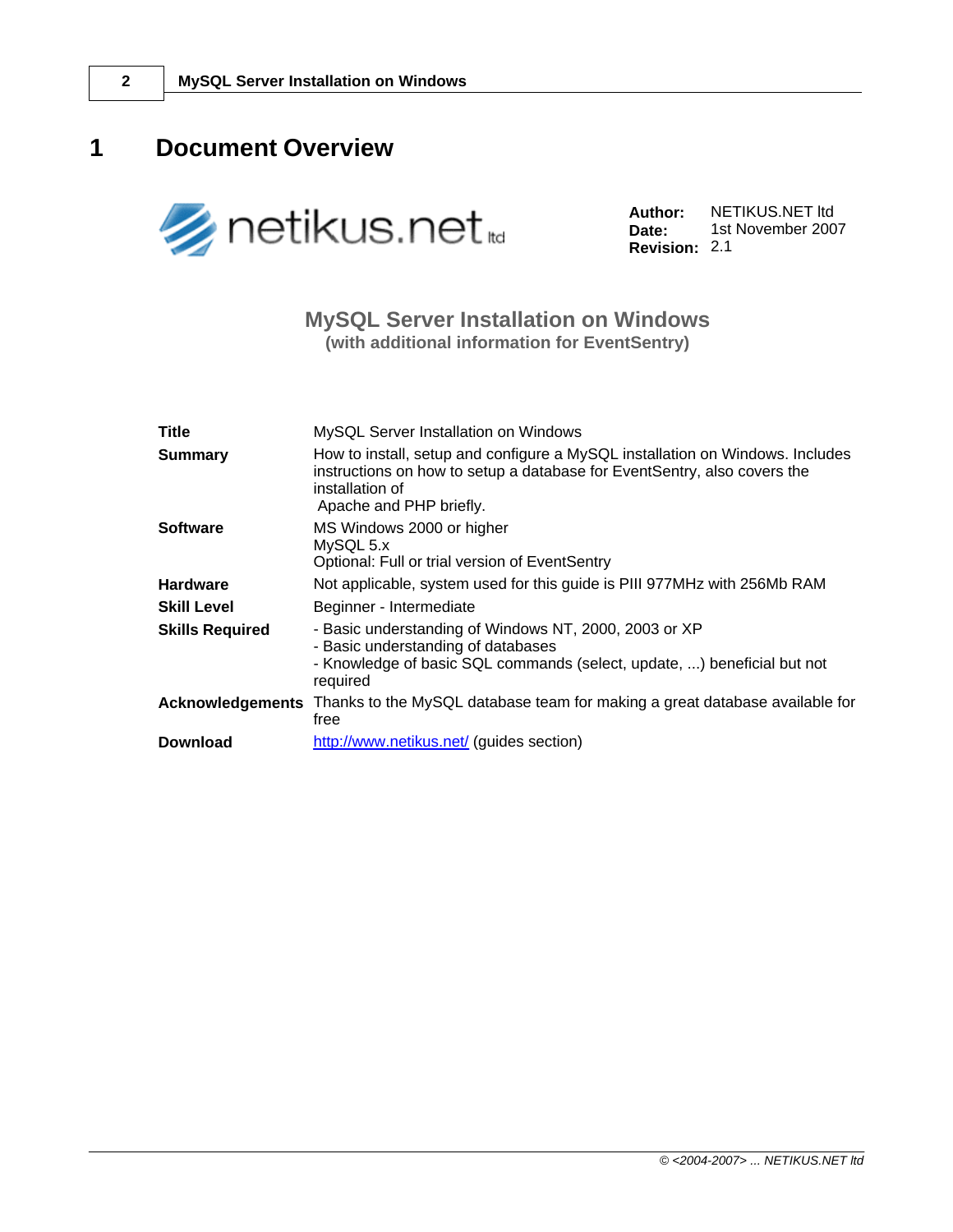# <span id="page-2-0"></span>**2 Document Details**

| Overview     | This document describes how to install a MySQL database server on<br>Windows 2000, mainly focusing on setting up the server with the<br>EventSentry database and table.                                                                                                                           |
|--------------|---------------------------------------------------------------------------------------------------------------------------------------------------------------------------------------------------------------------------------------------------------------------------------------------------|
|              | The appendix also gives instructions on how to install Apache and PHP.                                                                                                                                                                                                                            |
|              | This guide is also useful if you are not using EventSentry as it covers<br>mostly basic MySQL tasks.                                                                                                                                                                                              |
| <b>MySQL</b> | MySQL is an open source relational database and can hence be used for<br>free. It lacks some features of commercial database, but is an excellent<br>solution for many needs, including EventSentry.                                                                                              |
|              | One of the downsides to MySQL is its lack of graphical administration<br>interfaces, though this seems to be improving over time. We found the<br>MySQL Control Center to be quite capable and easy to use, though not as<br>appealing as other products including the MS Sql Enterprise manager. |
| Why?         | This guide was written to help EventSentry customers setup a reliable and<br>affordable database server to store and consolidate event log records.                                                                                                                                               |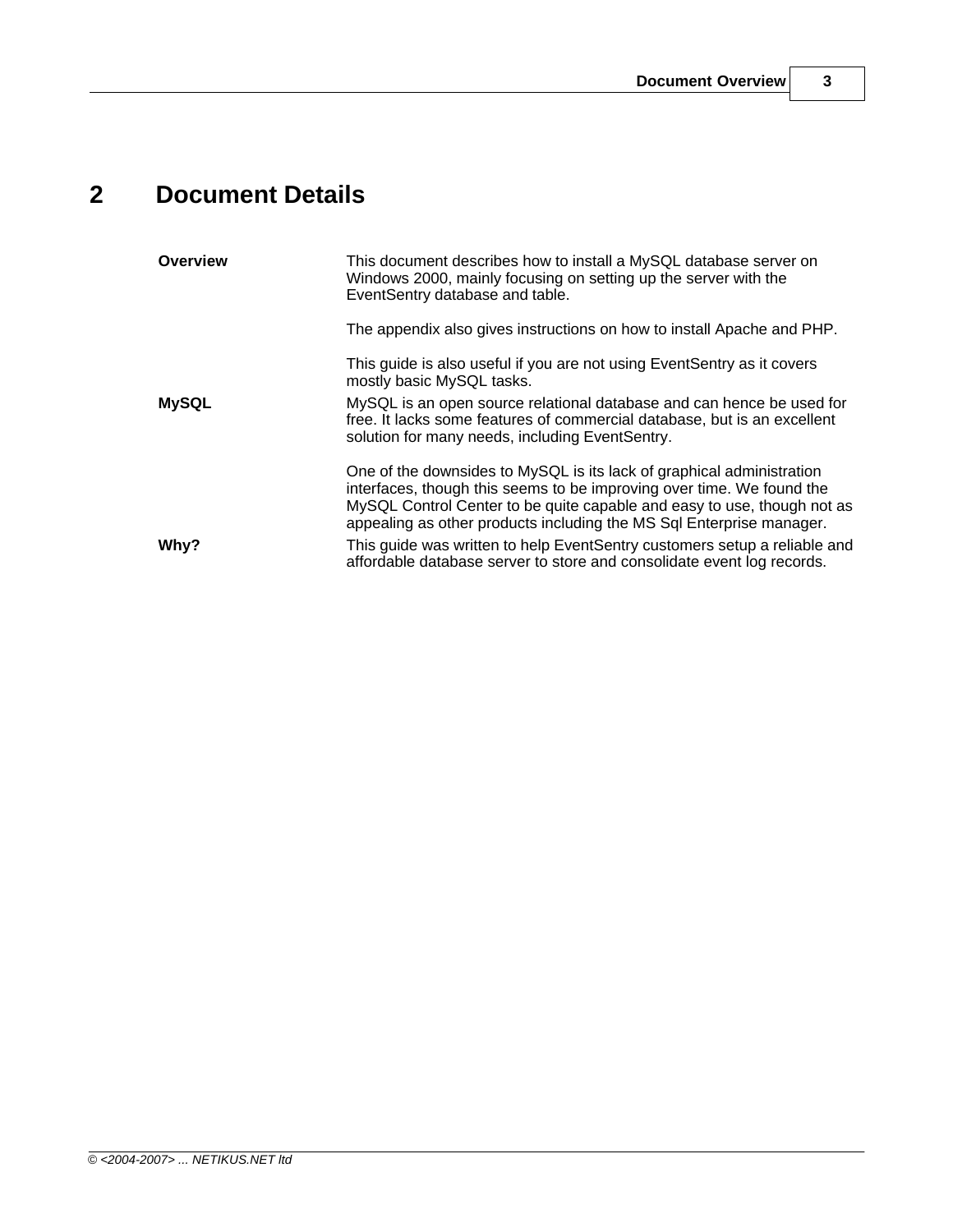# <span id="page-3-0"></span>**3 Setup**

### **3.1 Download & Installation**

### **Download**

You can download the MySQL database from the MySQL website <http://www.mysql.com> by clicking on the [downloads](http://dev.mysql.com/downloads/index.html) tab. Scroll down to the *MySQL database server & standard clients* section and select the latest production release of MySQL, **5.0.24a** at the time of writing.

We also recommend downloading the [MySQL Administrator](http://dev.mysql.com/downloads/administrator/index.html) and [MySQL Query Browser](http://dev.mysql.com/downloads/query-browser/index.html) from  $\mathbb{A}$ the downloads page. These applications allow you to administer your MySQL server with a graphical user interface. We will cover both ways of administration in this guide.

### **Installation of MySQL Server**

Unzip the setup file and execute the downloaded **MSI** file. Follow the instructions below exactly when installing MySQL Server:

|                             | it MySQL Server 5.0 - Setup Wizard<br>$\vert x \vert$                                                                 |
|-----------------------------|-----------------------------------------------------------------------------------------------------------------------|
| <b>Setup Type</b>           | Choose the setup type that best suits your needs.                                                                     |
| Please select a setup type. |                                                                                                                       |
| $\degree$ Lypical           | Common program features will be installed. Recommended for<br>general use.                                            |
| $\heartsuit$ Complete       | All program features will be installed. (Requires the most disk<br>space.)                                            |
| C Custom                    | Choose which program features you want installed and where they<br>will be installed. Recommended for advanced users. |
|                             | Cancel<br>$N$ ext ><br>< <u>B</u> ack                                                                                 |

Perform a custom installation

*© <2004-2007> ... NETIKUS.NET ltd*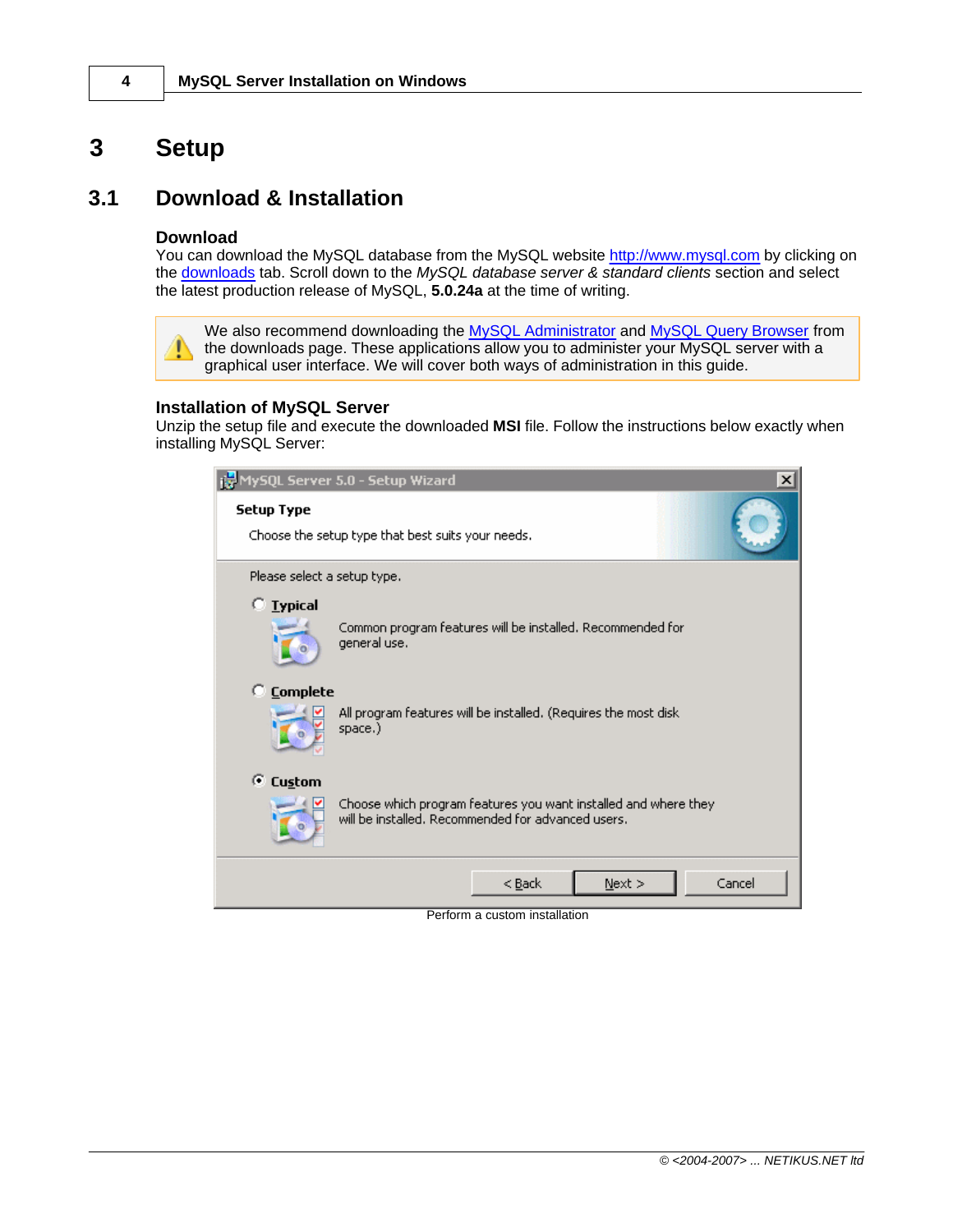| re MySQL Server 5.0 - Setup Wizard                                                                                                                                                                                                                                                                  |                              |                                                                                                                       | x      |
|-----------------------------------------------------------------------------------------------------------------------------------------------------------------------------------------------------------------------------------------------------------------------------------------------------|------------------------------|-----------------------------------------------------------------------------------------------------------------------|--------|
| <b>Custom Setup</b><br>Select the program features you want installed.                                                                                                                                                                                                                              |                              |                                                                                                                       |        |
| Click on an icon in the list below to change how a feature is installed.<br>MySQL Server  <br>Client Programs<br>MySQL Command Line Shell<br>MySQL Command Line Utilities<br>▼ MySQL Server Instance Config<br>MySQL Instance Manager<br>Documentation<br>Developer Components<br>⊞ <sup>……</sup> X |                              | Feature Description<br>Installs the MySQL-server<br>executables.<br>This feature requires 26MB on<br>your hard drive. |        |
| Install to:<br>C:\Program Files\MySQL\MySQL Server 5.0\                                                                                                                                                                                                                                             |                              |                                                                                                                       | Change |
| Help                                                                                                                                                                                                                                                                                                | < <u>B</u> ack               | $N$ ext >                                                                                                             | Cancel |
|                                                                                                                                                                                                                                                                                                     | Review the selected packages |                                                                                                                       |        |

| MySQL.com Sign Up - Setup Wizard                              | $\vert x \vert$                                                                                             |
|---------------------------------------------------------------|-------------------------------------------------------------------------------------------------------------|
| MySQL.com Sign-Up<br>Login or create a new MySQL.com account. |                                                                                                             |
| Please log in or select the option to create a new account.   |                                                                                                             |
| C Create a new free MySQL.com account                         |                                                                                                             |
|                                                               | If you do not yet have a MySQL.com account, select this<br>option and complete the following three steps.   |
| C Login to MySQL.com                                          |                                                                                                             |
|                                                               | Select this option if you already have a MySQL.com account.<br>Please specify your login information below. |
| Email address:                                                |                                                                                                             |
| Password:                                                     |                                                                                                             |
| ⊙ Skip Sign-Up                                                |                                                                                                             |
|                                                               | Cancel<br>Next >                                                                                            |
|                                                               | Skip Sign-Up                                                                                                |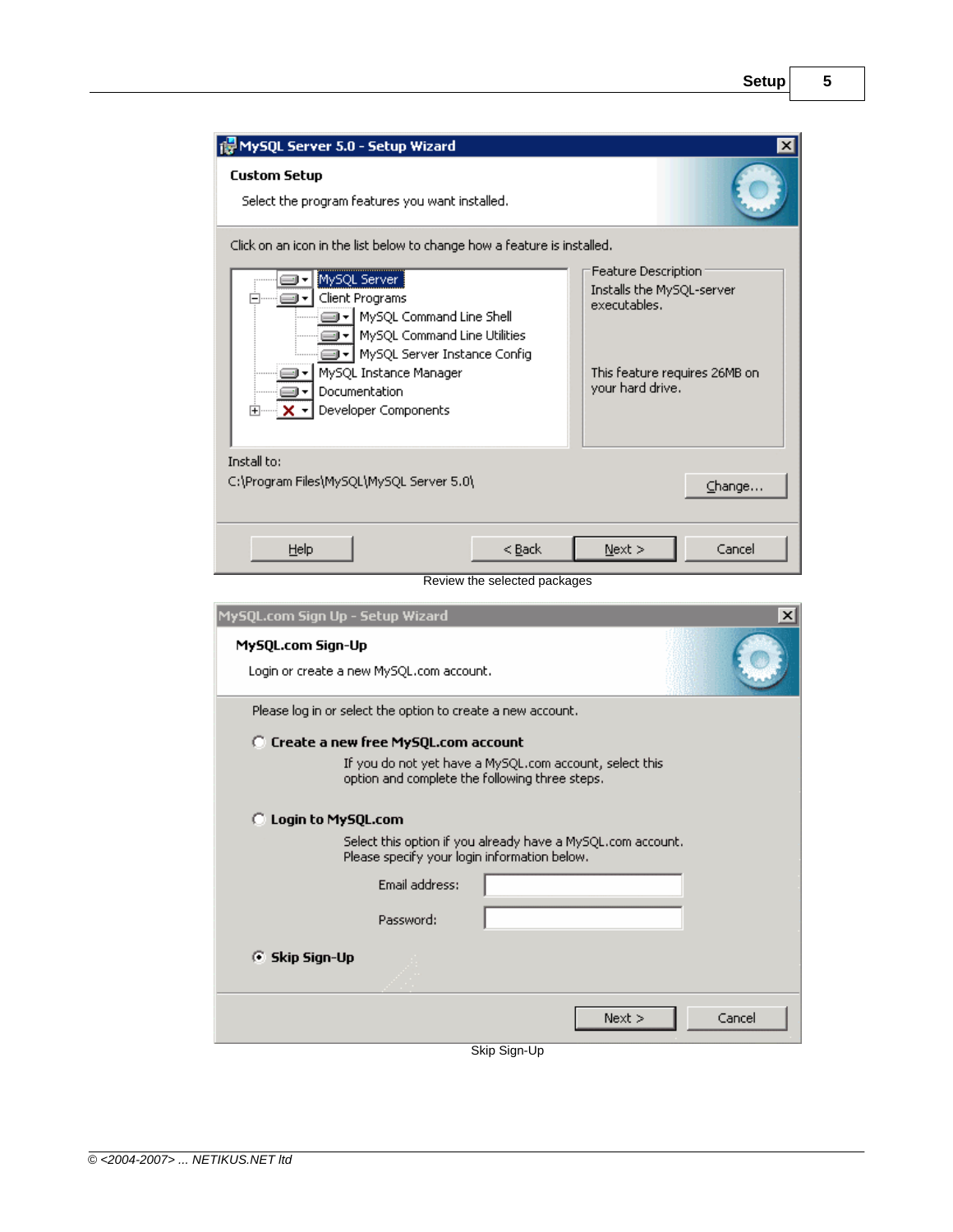

Check box to configure MySQL Server

# <span id="page-5-0"></span>**3.2 Configure MySQL Server**

If you checked the **Configure the MySQL Server now** check box on the final dialog of the MySQL Server installation, then the **MySQL Server Instance Configuration Wizard** will automatically start.

Follow the instructions below carefully to configure your MySQL Server to run correctly with EventSentry.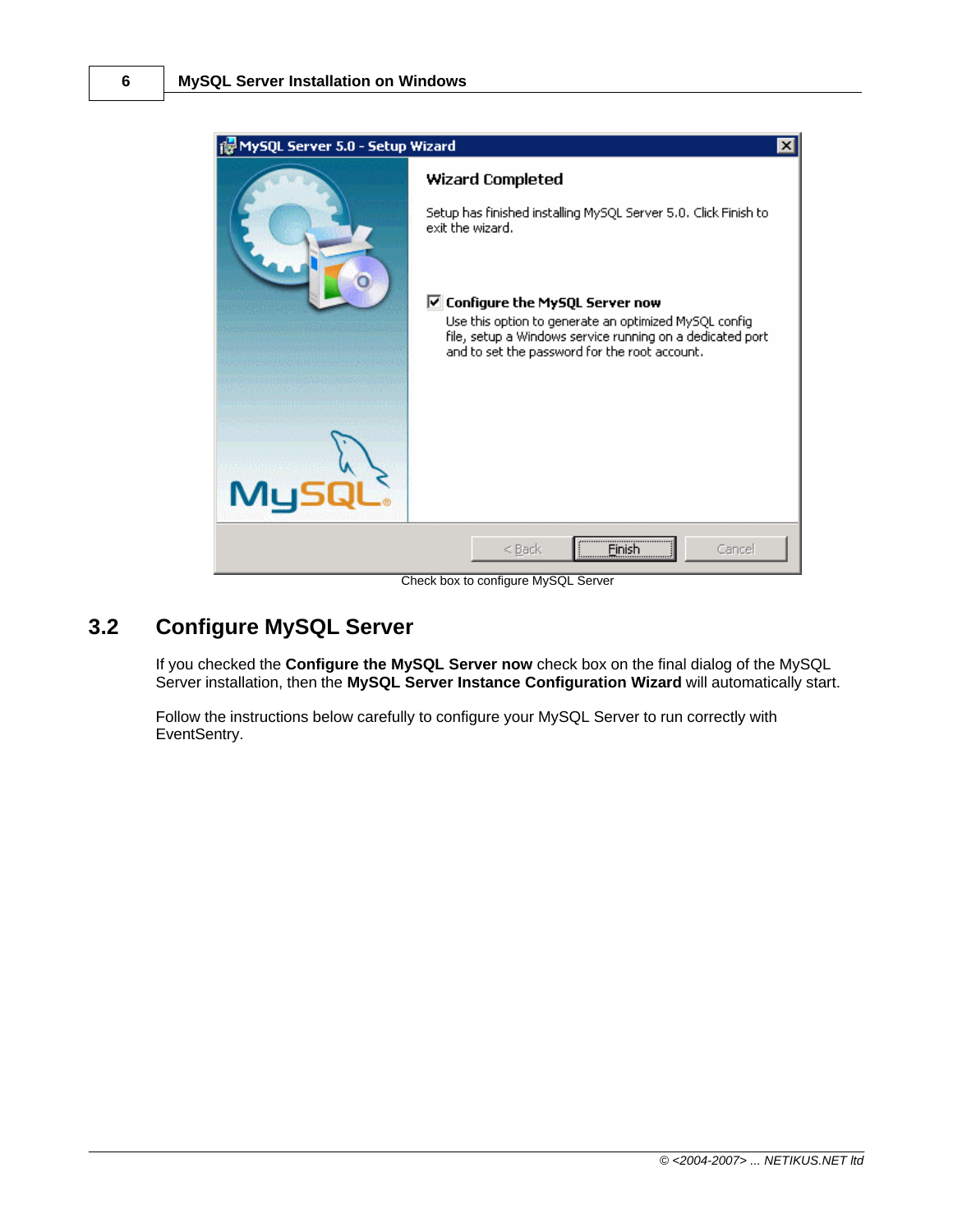| MySQL Server Instance Configuration Wizard                                                                                                                                     | ×      |
|--------------------------------------------------------------------------------------------------------------------------------------------------------------------------------|--------|
| <b>MySQL Server Instance Configuration</b><br>Configure the MySQL Server 5.0 server instance.                                                                                  |        |
| Please select a configuration type.                                                                                                                                            |        |
| ⊙ Detailed Configuration                                                                                                                                                       |        |
| Choose this configuration type to create the optimal server setup for<br>this machine.                                                                                         |        |
| <b>C</b> Standard Configuration                                                                                                                                                |        |
| Use this only on machines that do not already have a MySQL server<br>installation. This will use a general purpose configuration for the<br>server that can be tuned manually. |        |
| Next ><br>$<$ Back                                                                                                                                                             | Cancel |

### Select **Detailed Configuration**

|                            | MySQL Server Instance Configuration Wizard                                                                                                                                    |  |
|----------------------------|-------------------------------------------------------------------------------------------------------------------------------------------------------------------------------|--|
|                            | <b>MySQL Server Instance Configuration</b><br>Configure the MySQL Server 5.0 server instance.                                                                                 |  |
|                            | Please select a server type. This will influence memory, disk and CPU usage.                                                                                                  |  |
| <b>C</b> Developer Machine |                                                                                                                                                                               |  |
|                            | This is a development machine, and many other applications will be<br>run on it. MySQL Server should only use a minimal amount of<br>memory.                                  |  |
| <b>C</b> Server Machine    |                                                                                                                                                                               |  |
|                            | Several server applications will be running on this machine. Choose<br>this option for web/application servers. MySQL will have medium<br>memory usage.                       |  |
|                            | <b>E</b> Dedicated MySQL Server Machine                                                                                                                                       |  |
|                            | This machine is dedicated to run the MySQL Database Server. No<br>other servers, such as a web or mail server, will be run. MySQL will<br>utilize up to all available memory. |  |
|                            | Cancel<br>$<$ Back<br>Next >                                                                                                                                                  |  |

It is recommended that you use a **Dedicated MySQL Server Machine** for your MySQL database, if this is not an option then select "Server Machine".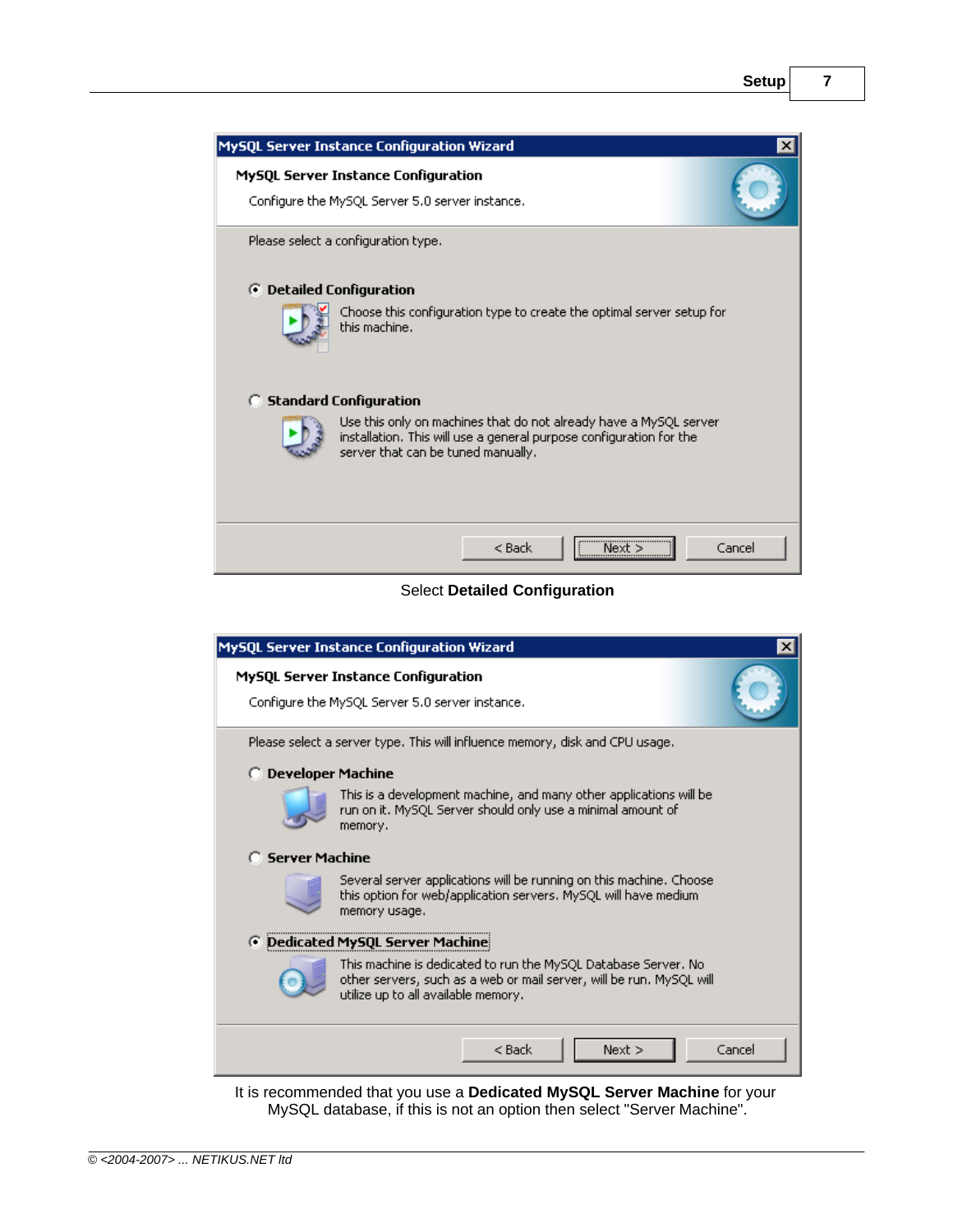⚠

If you selected **Dedicated MySQL Server Machine** and your MySQL service does not start after the wizard completes, then try to re-run the wizard (or re-install) MySQL, but this time select the **Server Machine** option.

| MySQL Server Instance Configuration Wizard                                                                                                                                      |        |
|---------------------------------------------------------------------------------------------------------------------------------------------------------------------------------|--------|
| <b>MySQL Server Instance Configuration</b><br>Configure the MySQL Server 5.0 server instance.                                                                                   |        |
| Please select the database usage.                                                                                                                                               |        |
| <b>C</b> Multifunctional Database                                                                                                                                               |        |
| General purpose databases. This will optimize the server for the use<br>of the fast transactional InnoDB storage engine and the high speed<br>MyISAM storage engine.            |        |
| <b>Transactional Database Only</b><br>G                                                                                                                                         |        |
| Optimized for application servers and transactional web applications.<br>This will make InnoDB the main storage engine. Note that the<br>MyISAM engine can still be used.       |        |
| C Non-Transactional Database Only                                                                                                                                               |        |
| Suited for simple web applications, monitoring or logging applications<br>as well as analysis programs. Only the non-transactional MyISAM.<br>storage engine will be activated. |        |
| $<$ Back<br>Next >                                                                                                                                                              | Cancel |

Select **Transactional Database Only**, this will make sure that **InnoDB** is the main storage engine.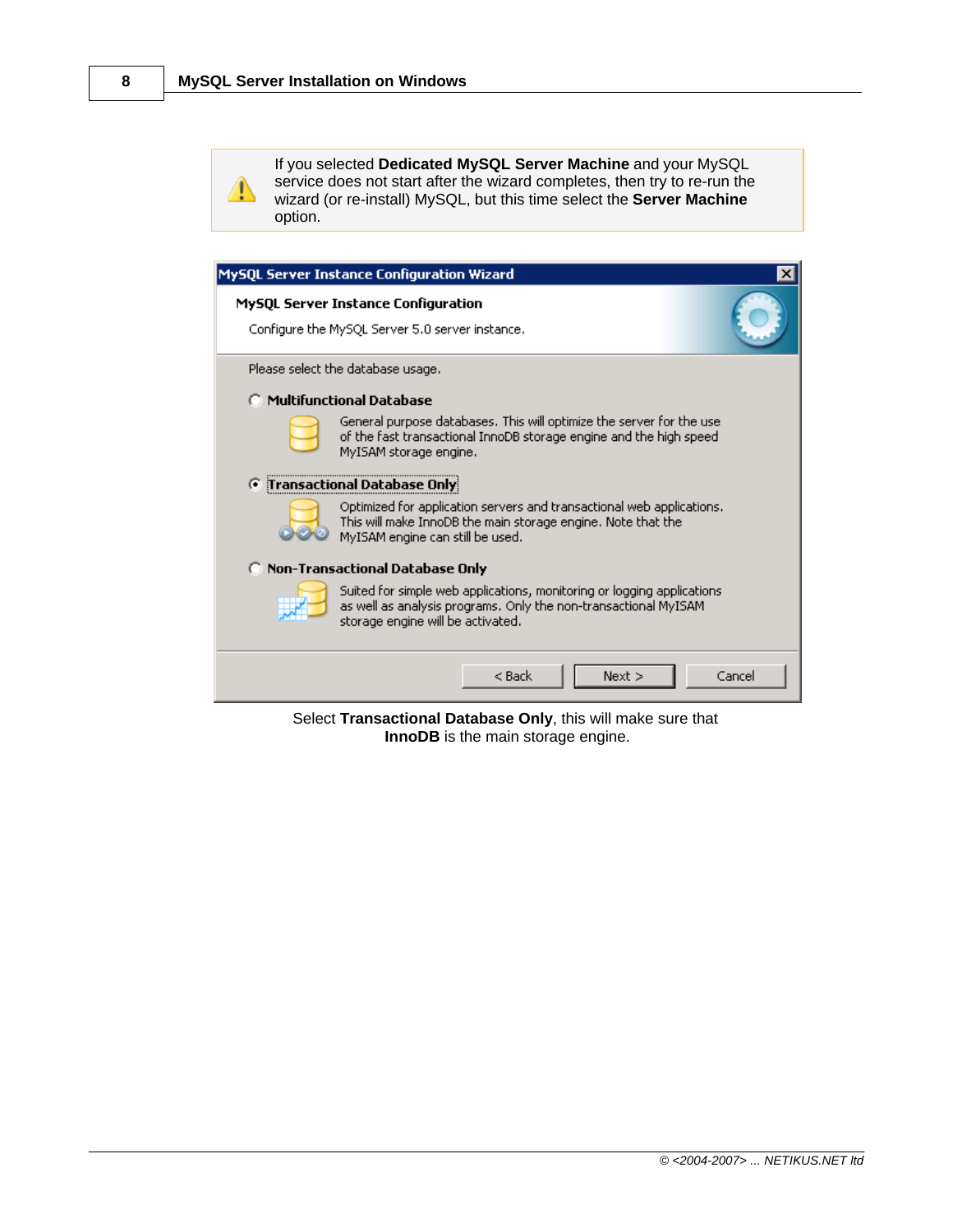| MySQL Server Instance Configuration Wizard<br>$\vert x \vert$                                                                                                                                                                                                                         |
|---------------------------------------------------------------------------------------------------------------------------------------------------------------------------------------------------------------------------------------------------------------------------------------|
| <b>MySQL Server Instance Configuration</b><br>Configure the MySQL Server 5.0 server instance.                                                                                                                                                                                         |
| Please select the drive for the InnoDB datafile, if you do not want to use the default settings.<br><b>InnoDB Tablespace Settings</b><br>Please choose the drive and directory where the InnoDB tablespace<br>should be placed.<br>MySQL InnoDB Datafiles\<br>C:<br>$\mathbf{r}$ is a |
| Drive Info:<br>Volume Name:<br>File System:<br><b>NTFS</b><br>5.4 GB Diskspace Used<br>28.5 GB Free Diskspace                                                                                                                                                                         |
| $<$ Back<br>Cancel<br>Next                                                                                                                                                                                                                                                            |

Select the drive where the database files will be stored. Select the drive on the fastest drive(s) on your server.

|                                                                                                                                                             | MySQL Server Instance Configuration Wizard                                                                                                                    |  |
|-------------------------------------------------------------------------------------------------------------------------------------------------------------|---------------------------------------------------------------------------------------------------------------------------------------------------------------|--|
|                                                                                                                                                             | MySQL Server Instance Configuration<br>Configure the MySQL Server 5.0 server instance.                                                                        |  |
|                                                                                                                                                             | Please set the approximate number of concurrenct connections to the server.                                                                                   |  |
|                                                                                                                                                             | <b>C</b> Decision Support (DSS)/OLAP                                                                                                                          |  |
|                                                                                                                                                             | Select this option for database applications that will not require a<br>high number of concurrent connections. A number of 20 connections<br>will be assumed. |  |
|                                                                                                                                                             | <b>C</b> Online Transaction Processing (OLTP)                                                                                                                 |  |
| Choose this option for highly concurrent applications that may have<br>at any one time up to 500 active connections such as heavily loaded.<br>web servers. |                                                                                                                                                               |  |
| <b>C</b> Manual Setting                                                                                                                                     |                                                                                                                                                               |  |
|                                                                                                                                                             | Please enter the approximate number of concurrent connections.<br>50<br>Concurrent connections:                                                               |  |
|                                                                                                                                                             |                                                                                                                                                               |  |
|                                                                                                                                                             | Next<br>Cancel<br>$<$ Back                                                                                                                                    |  |

Enter the number of agents you are monitoring, multiplied by two. For example, if you are monitoring 20 servers then enter **40**.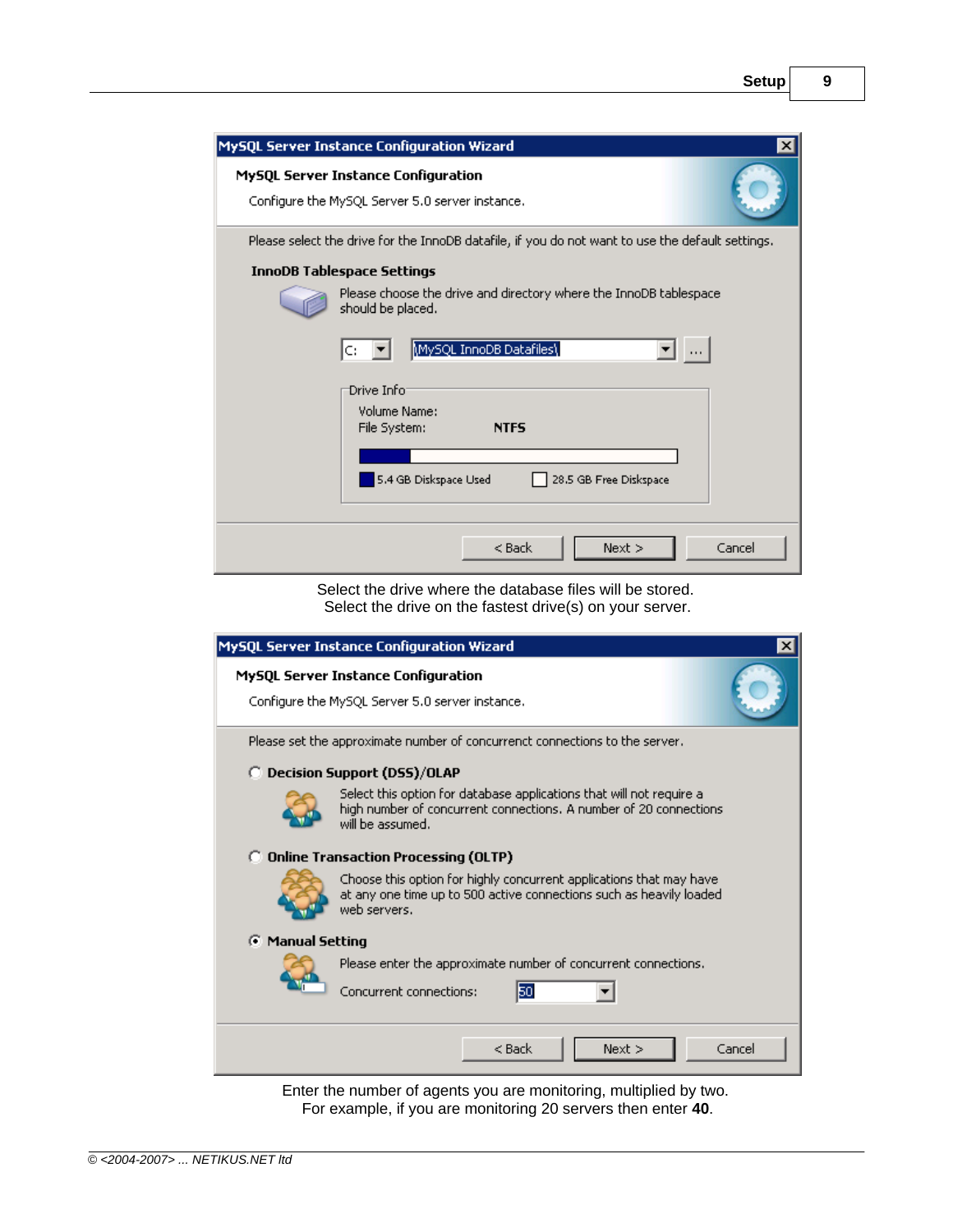| MySQL Server Instance Configuration Wizard                                                                                                                                                                            | ×      |  |
|-----------------------------------------------------------------------------------------------------------------------------------------------------------------------------------------------------------------------|--------|--|
| MySQL Server Instance Configuration<br>Configure the MySQL Server 5.0 server instance.                                                                                                                                |        |  |
| Please set the networking options.<br>$\nabla$ Enable TCP/IP Networking<br>Enable this to allow TCP/IP connections. When disabled, only local<br>connections through named pipes are allowed.<br>Port Number:<br>3306 |        |  |
| Please set the server SQL mode.<br>$\nabla$ Enable Strict Mode<br>This option forces the server to behave more like a traditional<br>database server. It is recommended to enable this option.                        |        |  |
| $<$ Back<br>$Next$ >                                                                                                                                                                                                  | Cancel |  |

It is recommended that you leave the default port **3306** in place, however EventSentry will also work with non-standard ports if necessary.

| <b>MySQL Server Instance Configuration Wizard</b>                                                                           | $\times$ |
|-----------------------------------------------------------------------------------------------------------------------------|----------|
| MySQL Server Instance Configuration<br>Configure the MySQL Server 5.0 server instance.                                      |          |
| Please select the default character set.<br><b>6</b> Standard Character Set                                                 |          |
| Makes Latin1 the default charset. This character set is suited for<br>Hello!)<br>English and other West European languages. |          |
| <b>Best Support For Multilingualism</b>                                                                                     |          |
| Make UTF8 the default character set. This is the recommended<br>character set for storing text in many different languages. |          |
| Manual Selected Default Character Set / Collation                                                                           |          |
| Please specify the character set to use.                                                                                    |          |
| Character Set:<br>llatin 1                                                                                                  |          |
| $<$ Back<br>Next >                                                                                                          | Cancel   |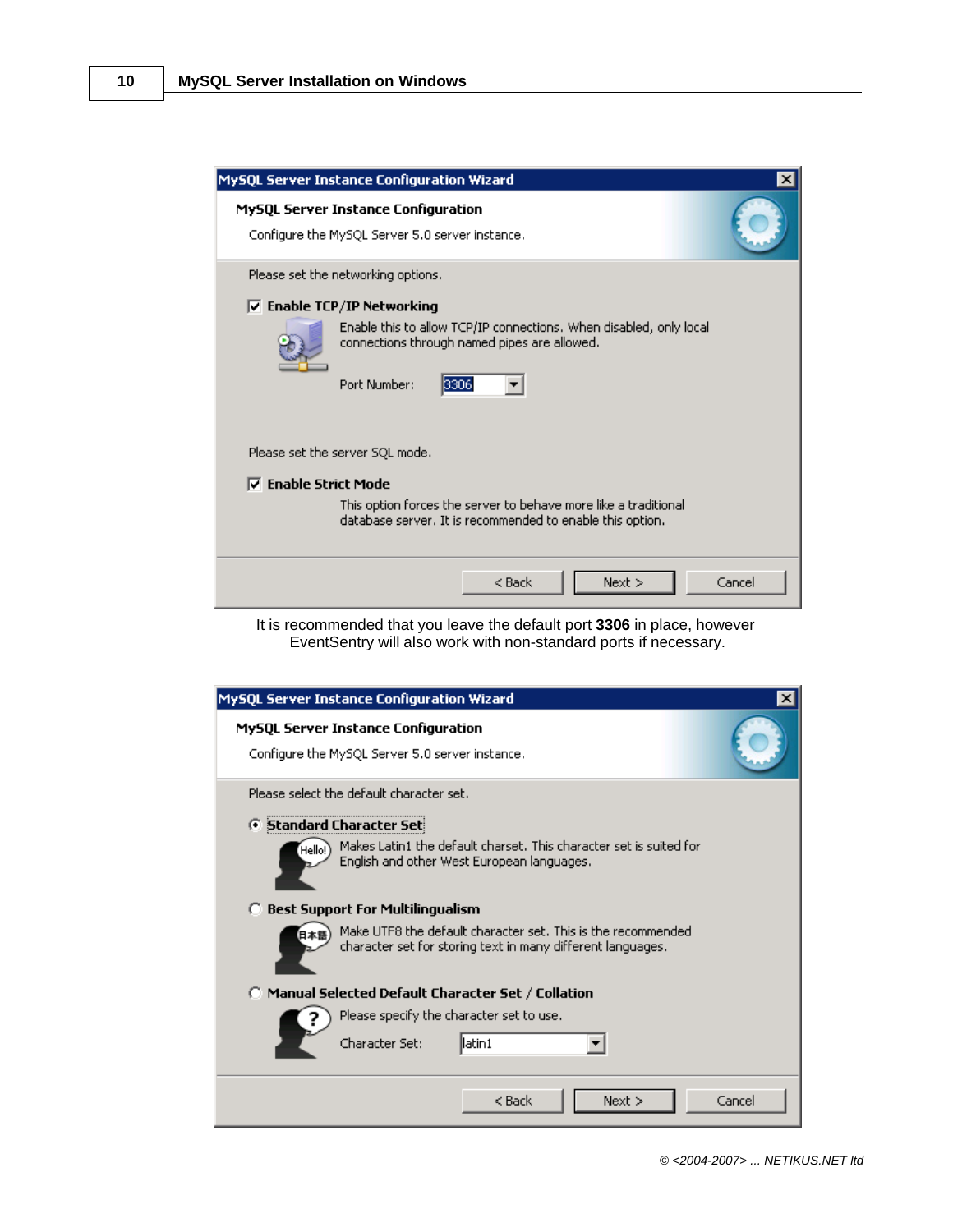Select the **Standard Character Set** for EventSentry.

|                    | MySQL Server Instance Configuration Wizard                                                                                                                            | ×      |
|--------------------|-----------------------------------------------------------------------------------------------------------------------------------------------------------------------|--------|
|                    | <b>MySQL Server Instance Configuration</b><br>Configure the MySQL Server 5.0 server instance.                                                                         |        |
|                    | Please set the Windows options.                                                                                                                                       |        |
|                    | $\triangledown$ Install As Windows Service                                                                                                                            |        |
|                    | This is the recommended way to run the MySQL server<br>on Windows.                                                                                                    |        |
|                    | MySQL<br>Service Name:                                                                                                                                                |        |
|                    | $\triangledown$ Launch the MySQL Server automatically                                                                                                                 |        |
| ⊽                  | Include Bin Directory in Windows PATH                                                                                                                                 |        |
| MySQL <sub>2</sub> | Check this option to include the directory containing the<br>server / client executables in the Windows PATH variable<br>so they can be called from the command line. |        |
|                    | $<$ Back<br>Next >                                                                                                                                                    | Cancel |

It is **highly recommended** that you run the MySQL Server as a Windows service and include the binary directory in the search path.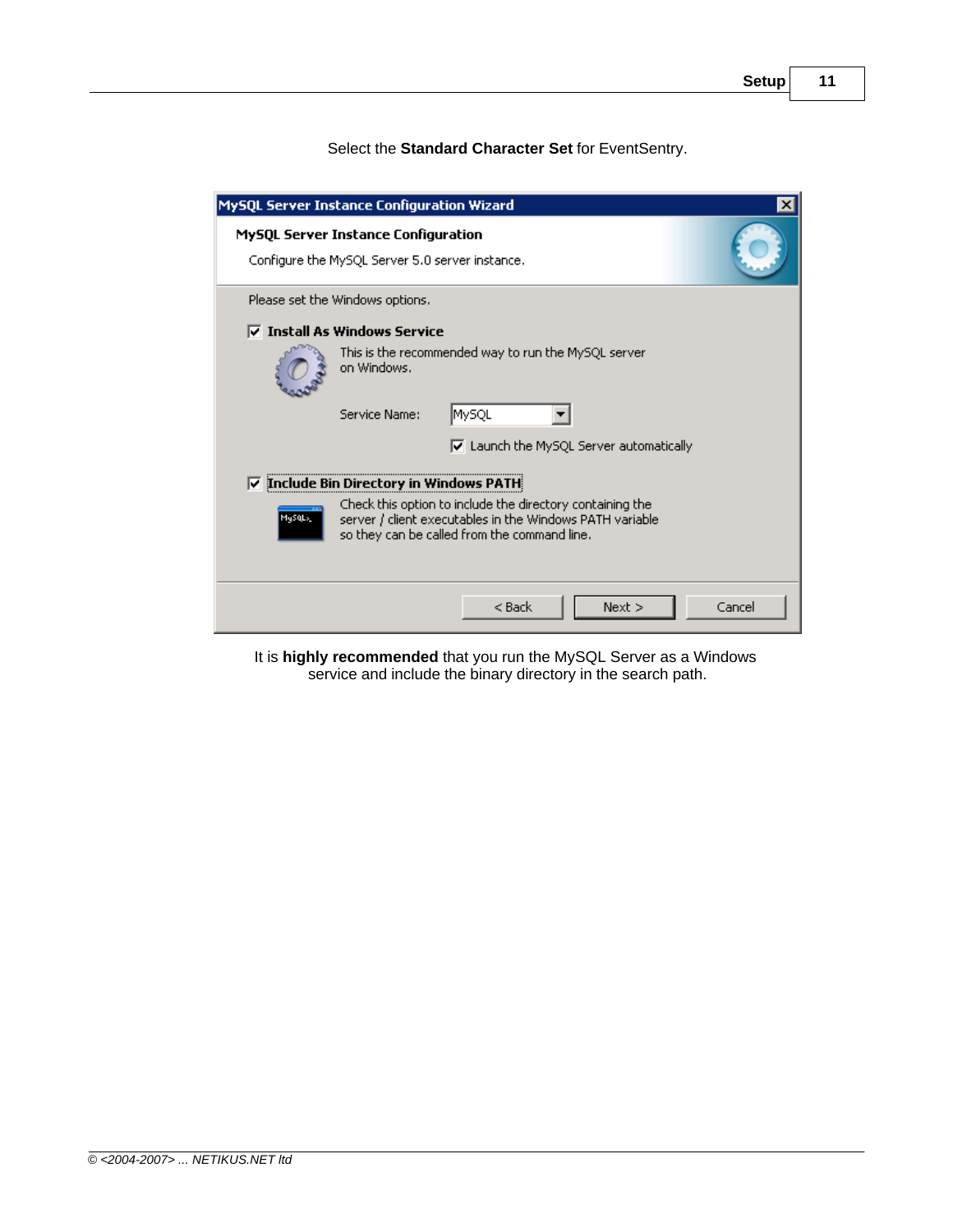|      | MySQL Server Instance Configuration Wizard                                                                            |               | ×                                       |
|------|-----------------------------------------------------------------------------------------------------------------------|---------------|-----------------------------------------|
|      | MySQL Server Instance Configuration<br>Configure the MySQL Server 5.0 server instance.                                |               |                                         |
|      | Please set the security options.                                                                                      |               |                                         |
|      | $\overline{\vee}$ Modify Security Settings                                                                            |               |                                         |
|      | New root password:                                                                                                    | ************* | Enter the root password.                |
| root | Confirm:                                                                                                              | ************  | Retype the password.                    |
|      |                                                                                                                       |               | Enable root access from remote machines |
|      | Create An Anonymous Account                                                                                           |               |                                         |
|      | This option will create an anonymous account on this server. Please<br>note that this can lead to an insecure system. |               |                                         |
|      |                                                                                                                       | $<$ Back      | Cancel<br>Next                          |

Specify a secure **root** password, you may want to check the box **Enable root access from remote machines** if you plan on administering your **MySQL** server from your workstation or other servers.

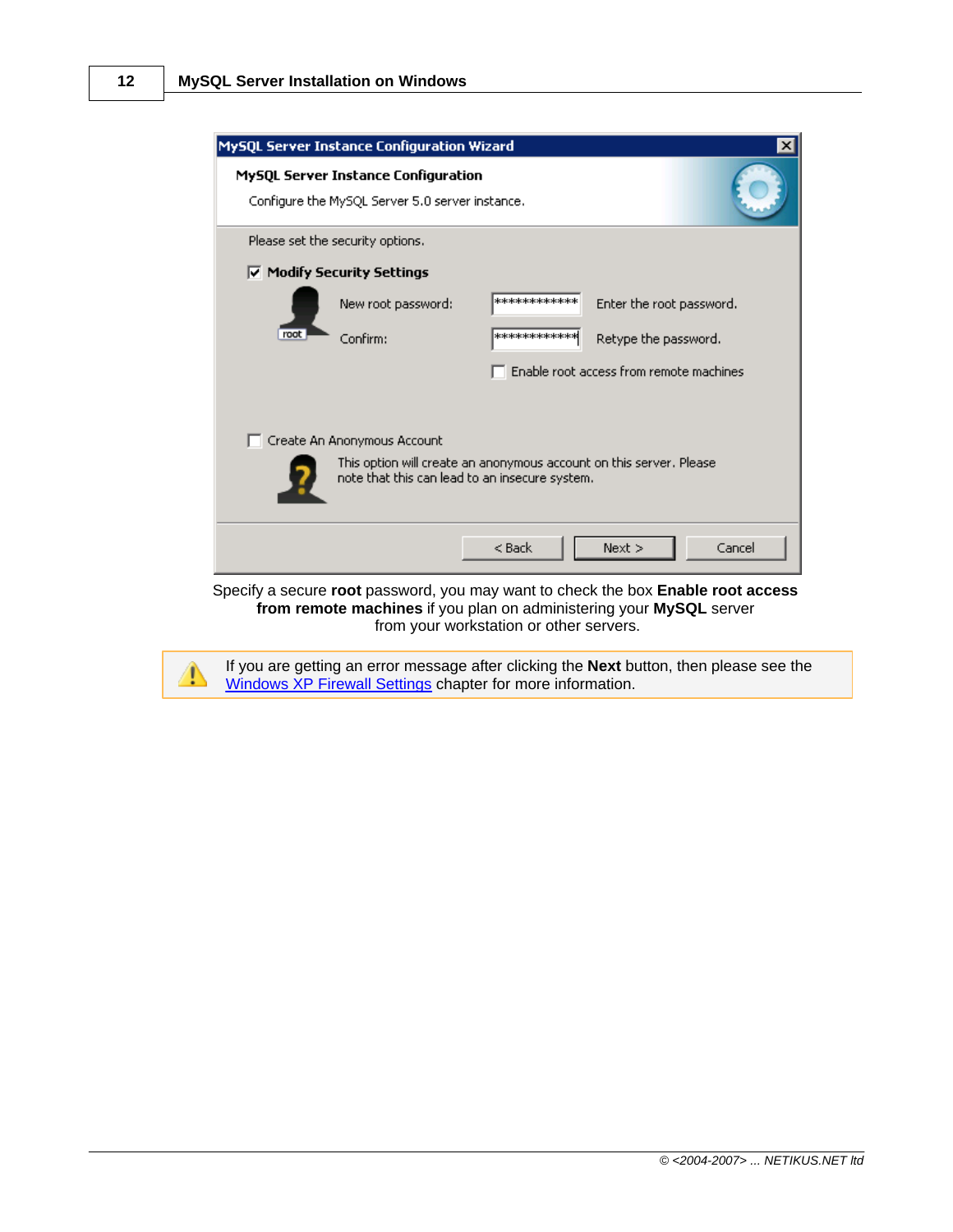| MySQL Server Instance Configuration Wizard                                                                                                                                   | $\vert x \vert$ |
|------------------------------------------------------------------------------------------------------------------------------------------------------------------------------|-----------------|
| MySQL Server Instance Configuration<br>Configure the MySQL Server 5.0 server instance.                                                                                       |                 |
| Processing configuration                                                                                                                                                     |                 |
| Prepare configuration                                                                                                                                                        |                 |
| Write confiquration file (C:)Program FilesWySQLWySQL Server 5.0\my.ini)                                                                                                      |                 |
| Start service                                                                                                                                                                |                 |
| Apply security settings                                                                                                                                                      |                 |
| <b>Configuration file created.</b><br>Windows service MySQL installed.<br>Service started successfully.<br>Security settings applied.<br>Press [Finish] to close the Wizard. |                 |
|                                                                                                                                                                              |                 |
| <b>Finish</b><br>Cancel<br>$<$ Back                                                                                                                                          |                 |

If you see this dialog then your instance was setup correctly.

# <span id="page-12-0"></span>**3.2.1 Windows XP Firewall Settings**

If you are installing MySQL on a Windows XP workstation, or any other computer that has a firewall enabled, and the wizard fails with an error message similar to the one shown below (Can't connect to MySQL server on 'localhost'), then you will have to exclude the MySQL daemon from your firewall configuration.

| <b>Connection Error</b> |                                                                                                                                                                                                                                                                                                                                                                                                                                                                                                                                                                                                                                                                                                                                                                                                                                                                    |
|-------------------------|--------------------------------------------------------------------------------------------------------------------------------------------------------------------------------------------------------------------------------------------------------------------------------------------------------------------------------------------------------------------------------------------------------------------------------------------------------------------------------------------------------------------------------------------------------------------------------------------------------------------------------------------------------------------------------------------------------------------------------------------------------------------------------------------------------------------------------------------------------------------|
|                         | The security settings could not be applied to the database because the connection.<br>has failed with the following error.<br><b>Error Nr. 2003</b><br>Can't connect to MySQL server on 'localhost' (10061)<br>If a personal firewall is running on your machine, please make sure you have opened.<br>the TCP port 3306 for connections. Otherwise no client application can connect to<br>the server. After you have opened the port please press [Retry] to apply the security<br>settings.<br>If you are re-installing after you just uninstalled the MySQL server please note that the<br>data directory was not removed automatically. Therefore the old password from your<br>last installation is still needed to connect to the server. In this case please select skip<br>now and re-run the Configuration Wizard from the start menu.<br>Skip.<br>Retry |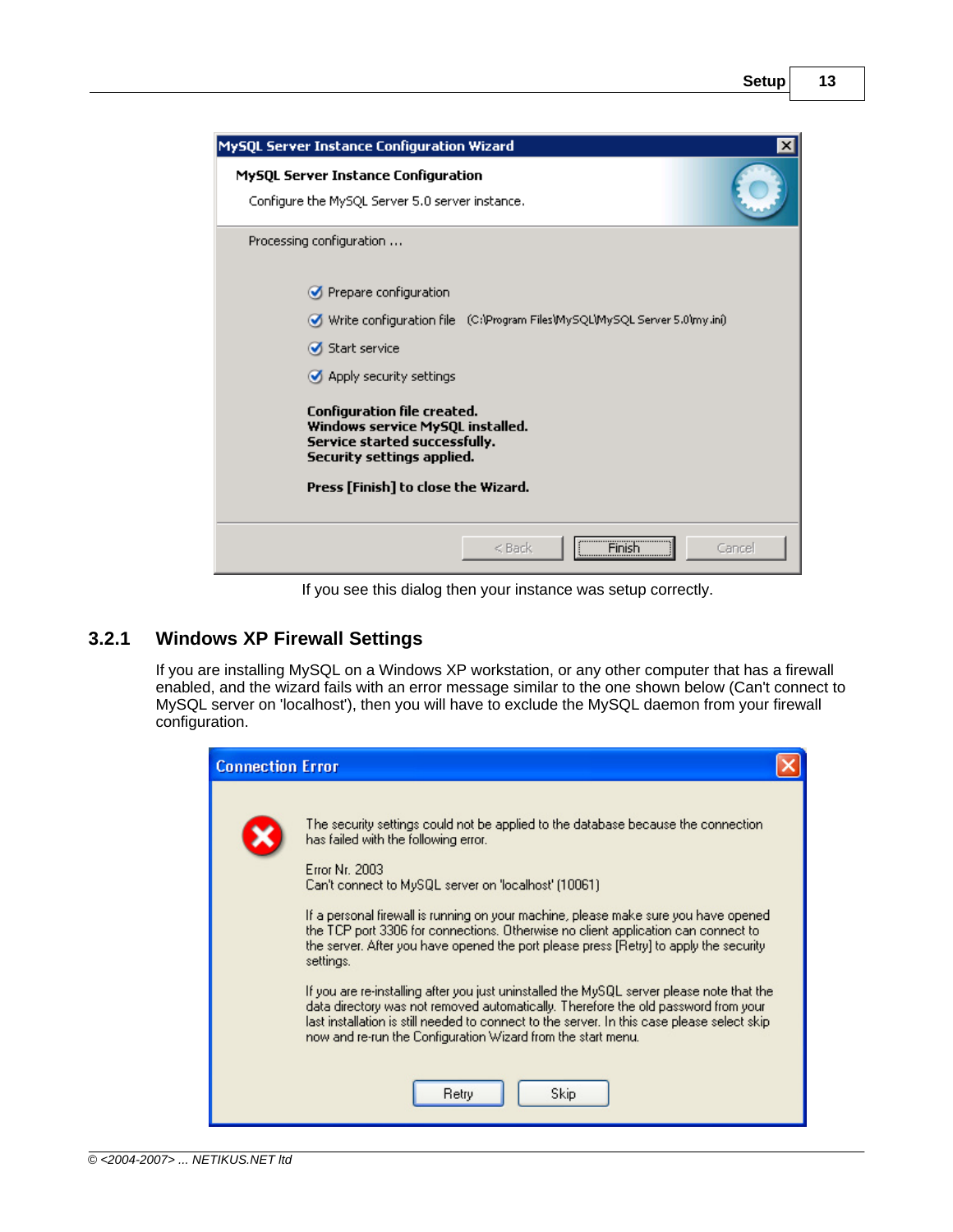On Windows XP, you can exclude MySQL from the firewall by following the steps below:

**1.** Navigate to Start -> Settings -> Control Panel -> **Windows Firewall**

| <b>Windows Firewall</b>                                                                                                                                                                                            |  |  |
|--------------------------------------------------------------------------------------------------------------------------------------------------------------------------------------------------------------------|--|--|
| <b>Exceptions</b><br><b>Advanced</b><br>General                                                                                                                                                                    |  |  |
| Windows Firewall is blocking incoming network connections, except for the<br>programs and services selected below. Adding exceptions allows some programs<br>to work better but might increase your security risk. |  |  |
| Programs and Services:                                                                                                                                                                                             |  |  |
| Name                                                                                                                                                                                                               |  |  |
| File and Printer Sharing<br><b>☑</b> Remote Assistance<br>□ Remote Desktop<br>TUPnP Framework                                                                                                                      |  |  |
| Add Program<br>Add Port<br>Edit<br>Delete                                                                                                                                                                          |  |  |
| ✔ Display a notification when Windows Firewall blocks a program                                                                                                                                                    |  |  |
| What are the risks of allowing exceptions?                                                                                                                                                                         |  |  |
| OK<br>Cancel                                                                                                                                                                                                       |  |  |

Select the **Exceptions** tab and click **Add Port**

**2.** In the resulting dialog, enter the information as shown in the screenshot: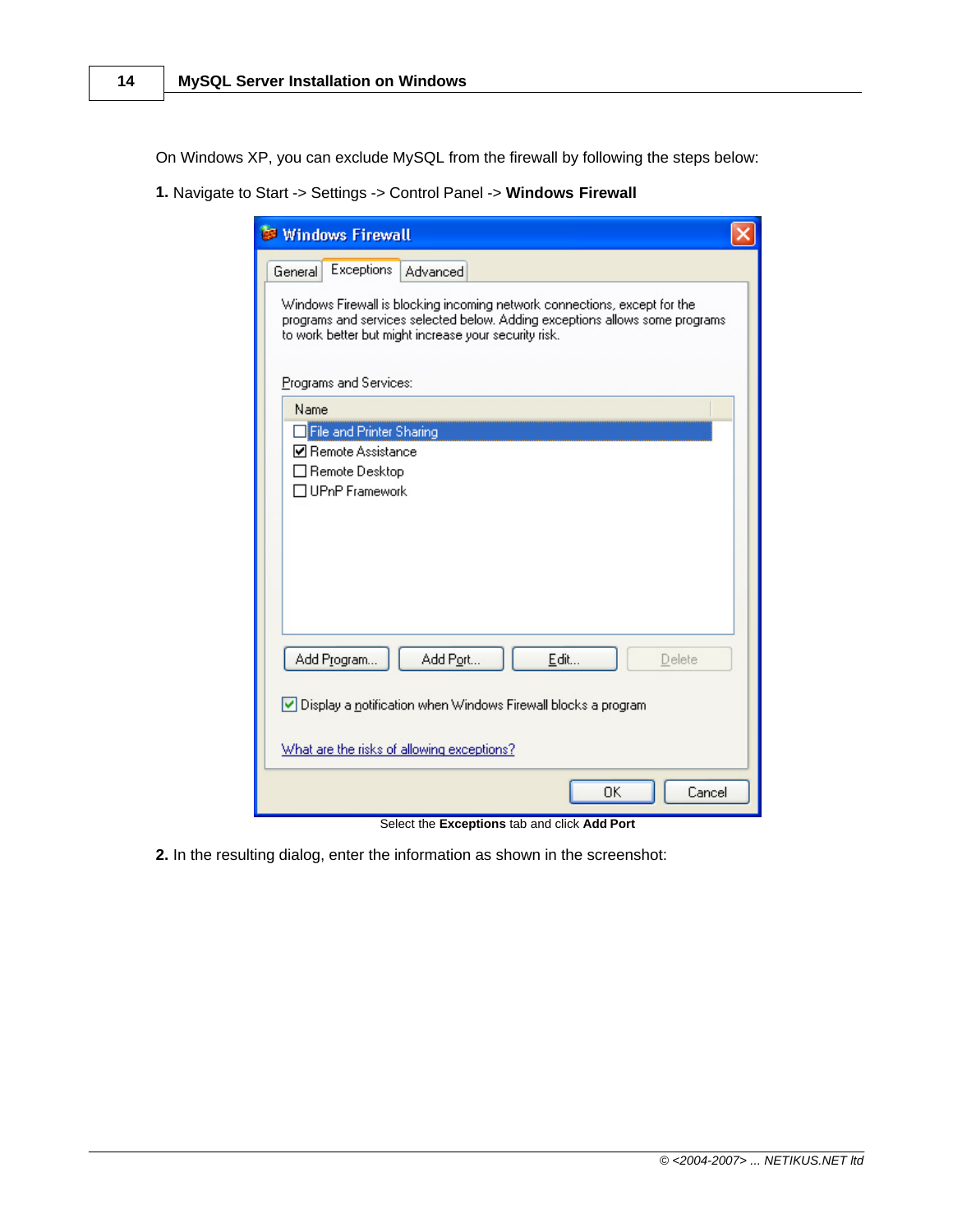| <b>Add a Port</b>                     |                                                                                                                                                               |  |
|---------------------------------------|---------------------------------------------------------------------------------------------------------------------------------------------------------------|--|
| want to use.                          | Use these settings to open a port through Windows Firewall. To find the port<br>number and protocol, consult the documentation for the program or service you |  |
| Name:                                 | MySQL                                                                                                                                                         |  |
| Port number:                          | 3306                                                                                                                                                          |  |
|                                       | $\odot$ TCP<br>) UDP                                                                                                                                          |  |
| What are the risks of opening a port? |                                                                                                                                                               |  |
| Change scope                          | Cancel                                                                                                                                                        |  |

After clicking OK twice, return to the MySQL error message and select **Retry**. MySQL should now be able to create the instance correctly.

### <span id="page-14-0"></span>**3.3 Additional Steps**

After you installed MySQL you will need to install the ODBC drivers on all machines which are running EventSentry and need to write any type of information to the MySQL database. We also recommend that you download and install the MySQL Administrator and MySQL Query Browser.

### **Installation of the MySQL ODBC Drivers**

In order to setup the MySQL tables later, you will need to download and install the MySQL ODBC drivers. You can download the latest ODBC drivers for Windows from <http://dev.mysql.com/downloads/connector/odbc/3.51.html>. Simply run the setup application and install the ODBC drivers once you downloaded the file.

Please see [Rolling out the MYSQL ODBC Driver](http://www.netikus.net/software/eventsentry/resourcesdbtipsmysqlodbc.htm) for information on how to automatically install the MySQL ODBC driver on multiple machines in an ActiveDirectory environment.

### **Installation of the MySQL Administrator and Query Browser**

Simply execute .msi files and follow the instructions on the screen. These applications uses little disk space and a restart is not required after the installation. Once installed you can launch the applications by double-clicking their respective icons on the desktop.

You can download both utilities from<http://dev.mysql.com/downloads/query-browser/index.html>.

# <span id="page-14-1"></span>**4 Setting up a Database, Table and Users**

Now that our core MySQL installation is pretty much complete we can create a separate database for EventSentry. You can follow these steps even if you are not planning on using EventSentry to learn the basics of creating a database, tablles and users. You can delete this database again after you have completed the tutorial.

You can create the database, table and users either through the command-line mysql shell, or with the MySQL Control Center. For beginners we recommend choosing the SQL shell first and then taking a look at the MySQL Administrator.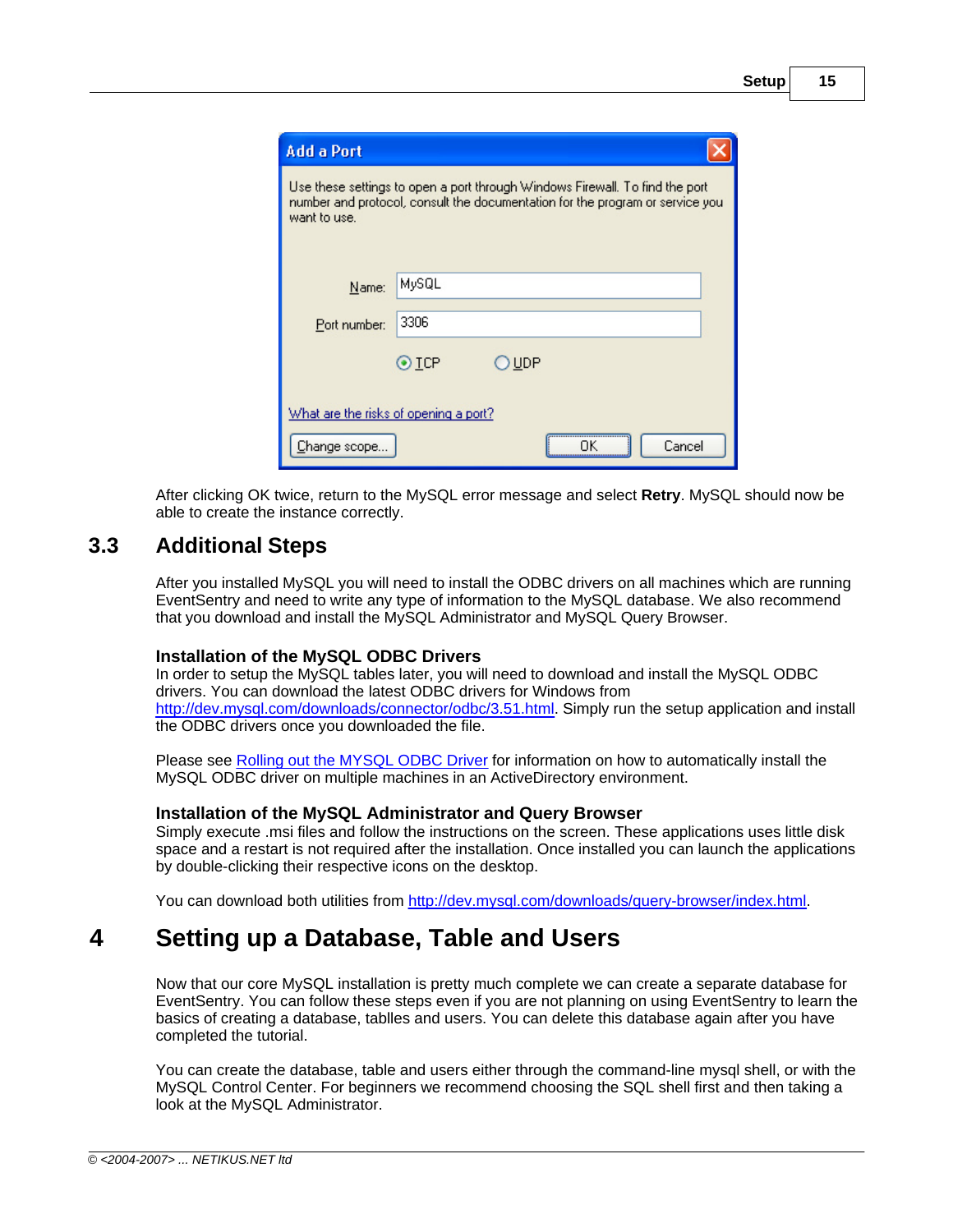In a nutshell we will have to perform the following tasks:

- · Create a new database
- · Run the EventSentry Database Setup Wizard

[1. MySQL SQL Shell](#page-15-0)

[2. MySQL Control Center](#page-18-0)

### <span id="page-15-0"></span>**4.1 MySQL SQL Shell**

start the SQL shell by typing

mysql -u root -p

Note that you will need to be in the c:\mysql\bin directory if you have not added the c:\mysql\bin directory to your path. All commands shown in this chapter will need to be typed in the SQL shell.

#### **Creating a New Database**

Databases are always created with the **create database** command, so type

create database EventSentry;

to create the EventSentry database.

#### **Setting up the tables, indexes and views for EventSentry**

Starting with version 2.50, the web reports of EventSentry require several tables to be setup. Unlike earlier versions where you had to setup the tables manually, EventSentry now ships with a **[Database](http://www.netikus.net/software/eventsentry/targetsodbcdbsetupwizard.htm) [Setup Wizard](http://www.netikus.net/software/eventsentry/targetsodbcdbsetupwizard.htm)** that will create all tables, indexes and users automatically for you.

To setup the tables you will first have to create a system DSN and then run the database setup wizard.

1. Installing the ODBC drivers

If you haven't already downloaded and installed the ODBC drivers, then you will need to do this now. Please see [Download & Installation](#page-3-0) for more information.

#### 2. Creating a system DSN

Navigate to Start -> Programs -> Administrative Tools and select the **Data Sources (ODBC)**. Click on the **System DSN** tab and then click on **Add**. On the next screen, select the **MySQL ODBC 3.51 Driver** from the bottom of the list.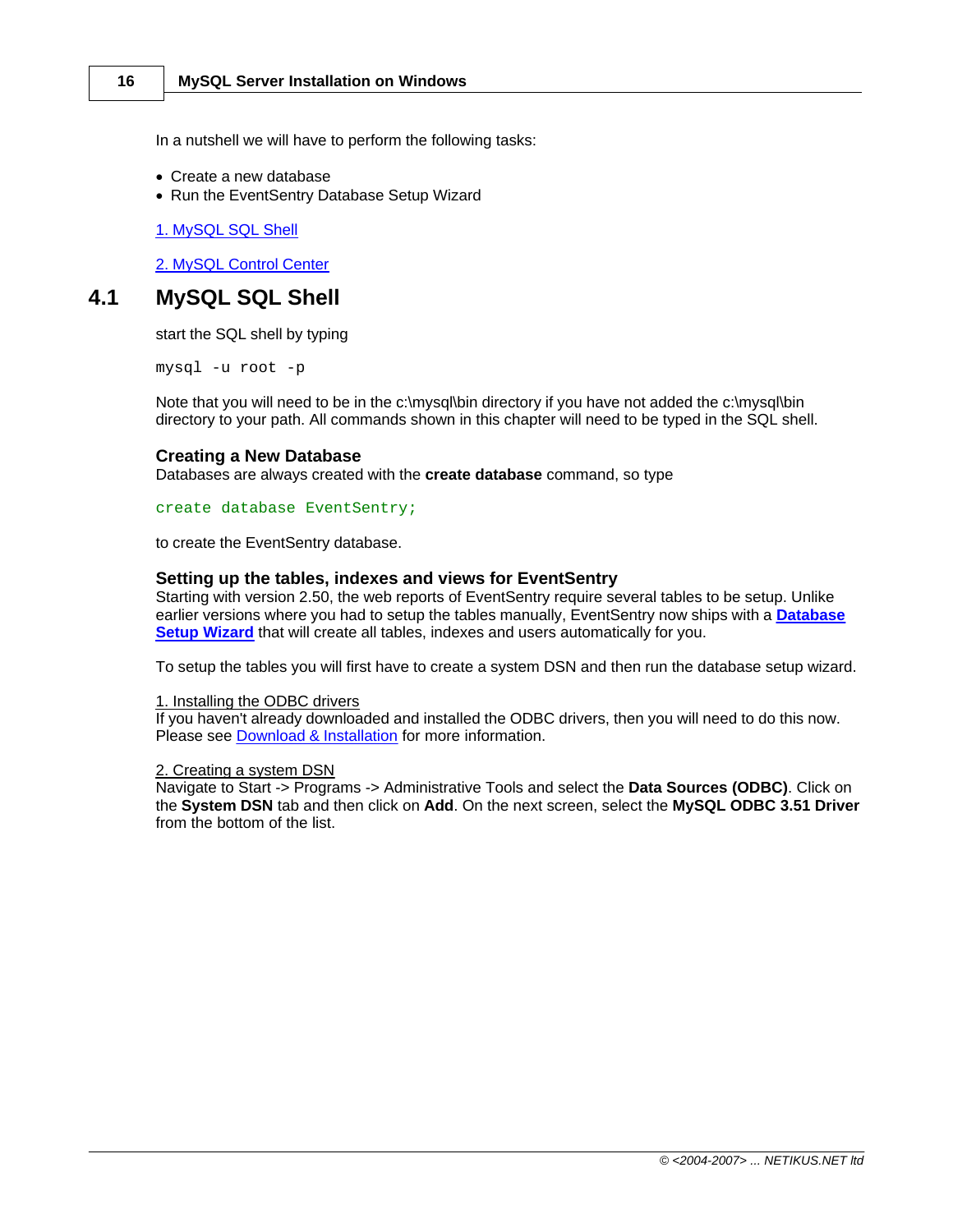

After clicking finish you should be presented with the ODBC setup dialog. Make sure that you enter all information correctly in this dialog and then click the **Test** button: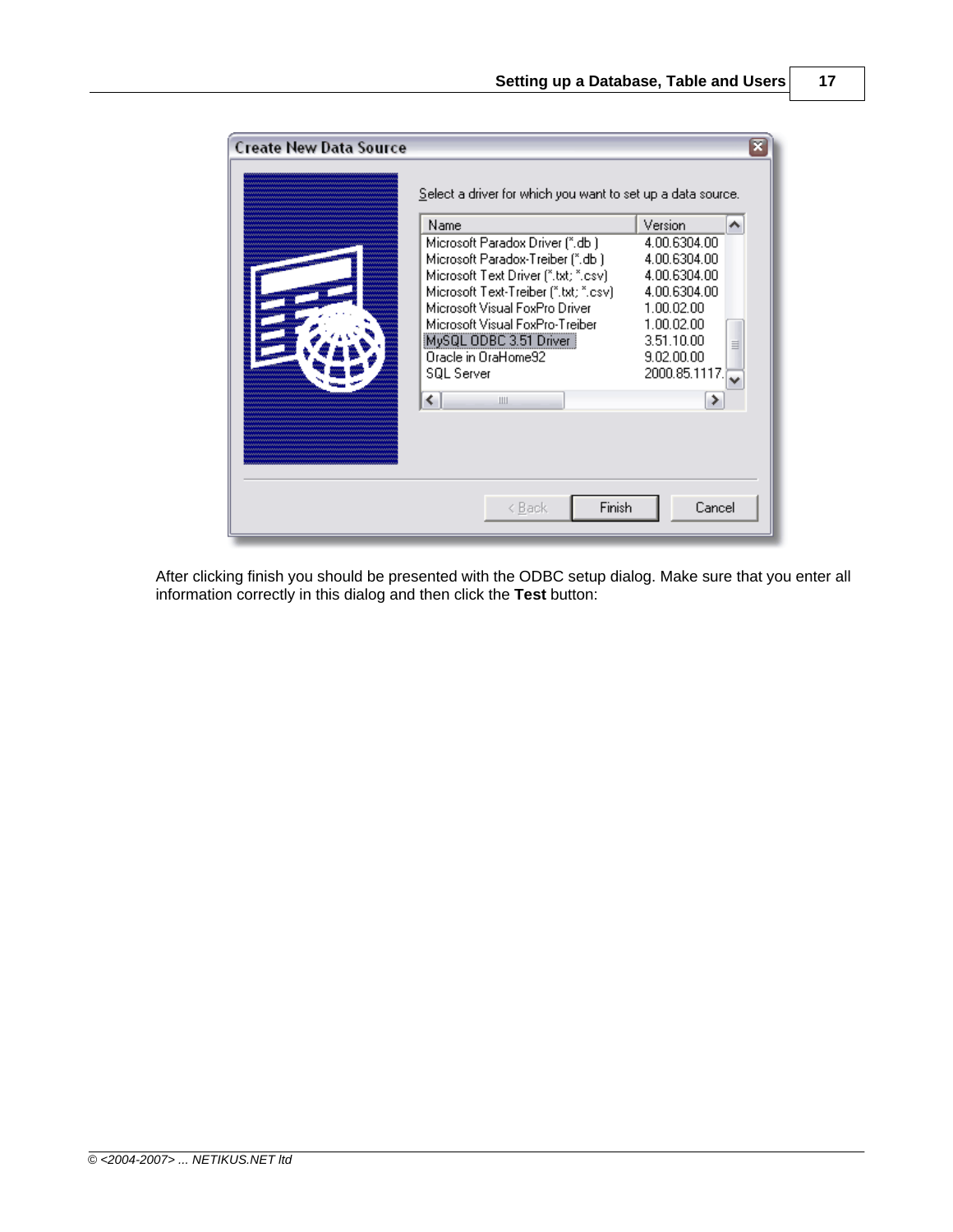| Login                        | Connect Options | Advanced                               |  |                                   | Data Source Name (DSN) |
|------------------------------|-----------------|----------------------------------------|--|-----------------------------------|------------------------|
| Data Source Name   mysql-srv |                 | A unique name for this data<br>source. |  |                                   |                        |
|                              | Description     | MySQL ODBC 3.51 Driver DSN             |  | <b>Optional</b><br><b>Default</b> | No<br>myodbc           |
| Server                       |                 | mysql-srv                              |  |                                   |                        |
| User                         |                 | root                                   |  |                                   |                        |
| Password                     |                 |                                        |  |                                   |                        |
| Database<br>EventSentry      |                 |                                        |  |                                   |                        |

### 3. Running the Database Setup Wizard

If you installed EventSentry with database support, then you will find the **Database Setup Wizard** in **Start -> Programs -> EventSentry**. Run this wizard and follow the instructions. The wizard will ask you for the system DSN pointing to the database and the initial password for the **eventsentry\_svc** and **eventsentry\_web** user accounts.

Once the wizard has completed creating all the tables, indexes and user accounts, you can verify that all tables were created. First, change the current context to the EventSentry database by typing

```
use EventSentry;
```
and then display all tables with this command:

#### show tables;

command which should show output similar to this:

```
+---------------------------+
| Tables_in_eventsentry |
 +---------------------------+
```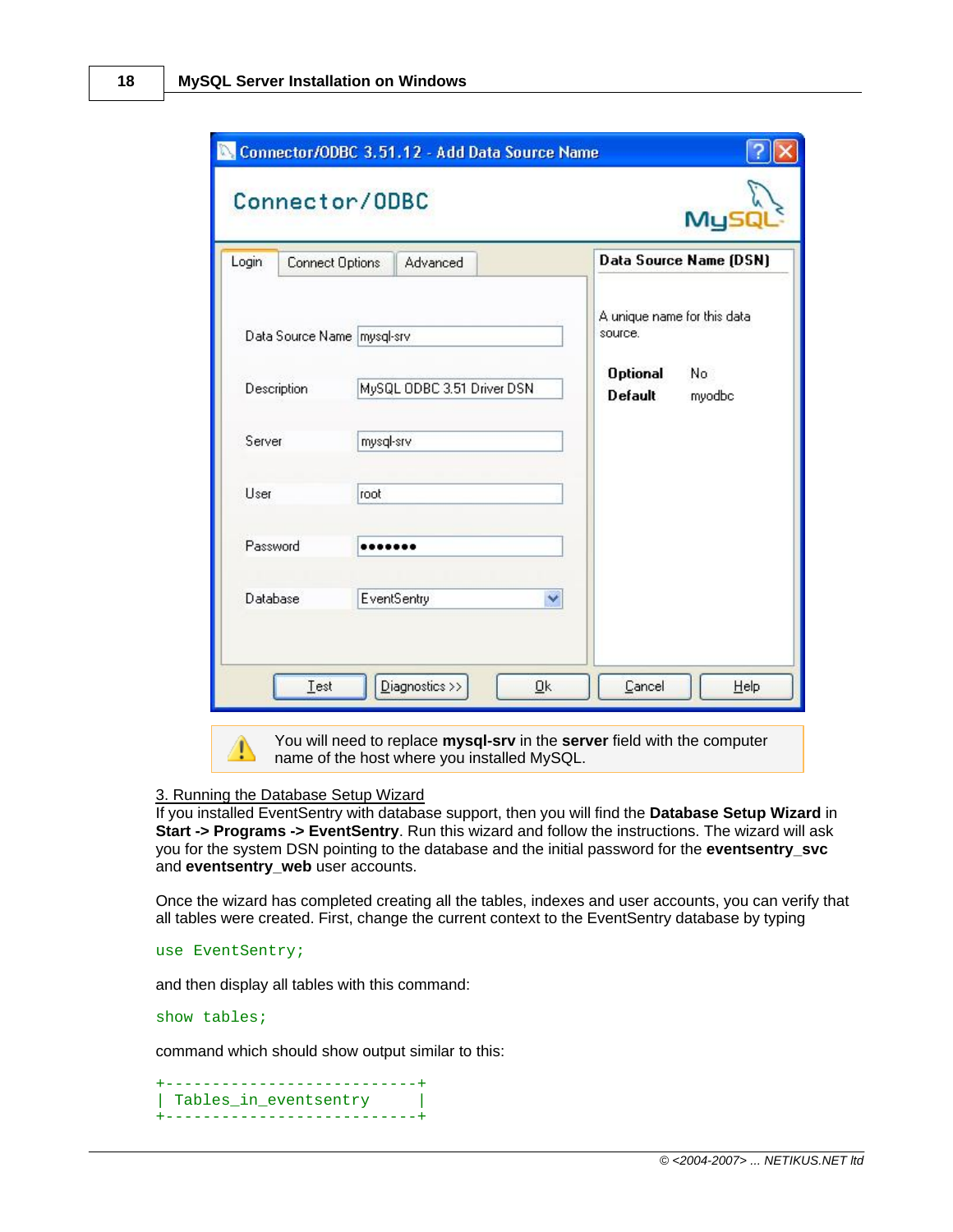esapphistory esappname esapppublisher | esappstatus | esdiskspace esenvironment | eseventlogcategory | eseventlogcomments eseventlogcomputer eseventlogdata eseventlogfilename eseventlogfilepath eseventlogfilter eseventloggroup eseventlogid | eseventloglocation | | eseventloglocationmapping | eseventloglog eseventlogmain eseventlogsource eseventlogtype eseventloguser esgroupmapping | esheartbeathistory | esheartbeatldescription | esheartbeatlstatus | esheartbeatltype esheartbeatpingtracking | esheartbeatstatus | eslogontracking esmotiontracking esnessuskb esnessuslog esnessusport esperformance esperformancecounter | esperformanceinstance | | esperformancename | esprintcost | esprintdocuments | esprintprinters esprinttracking espstracking | essearchadvanced | essearchsimple esservicehistory esservicekey esservicename | esservicestatus | esstrings essysinfo +---------------------------+ 51 rows in set (0.00 sec)

### <span id="page-18-0"></span>**4.2 MySQL Administrator**

You don't have to use the command line interface to create databases, tables and change permissions. MySQL now also offers the **MySQL Administrator** which offers an attractive user interface to perform most tasks. This chapter describes how to setup the database, tables and permissions using the MySQL Administrator.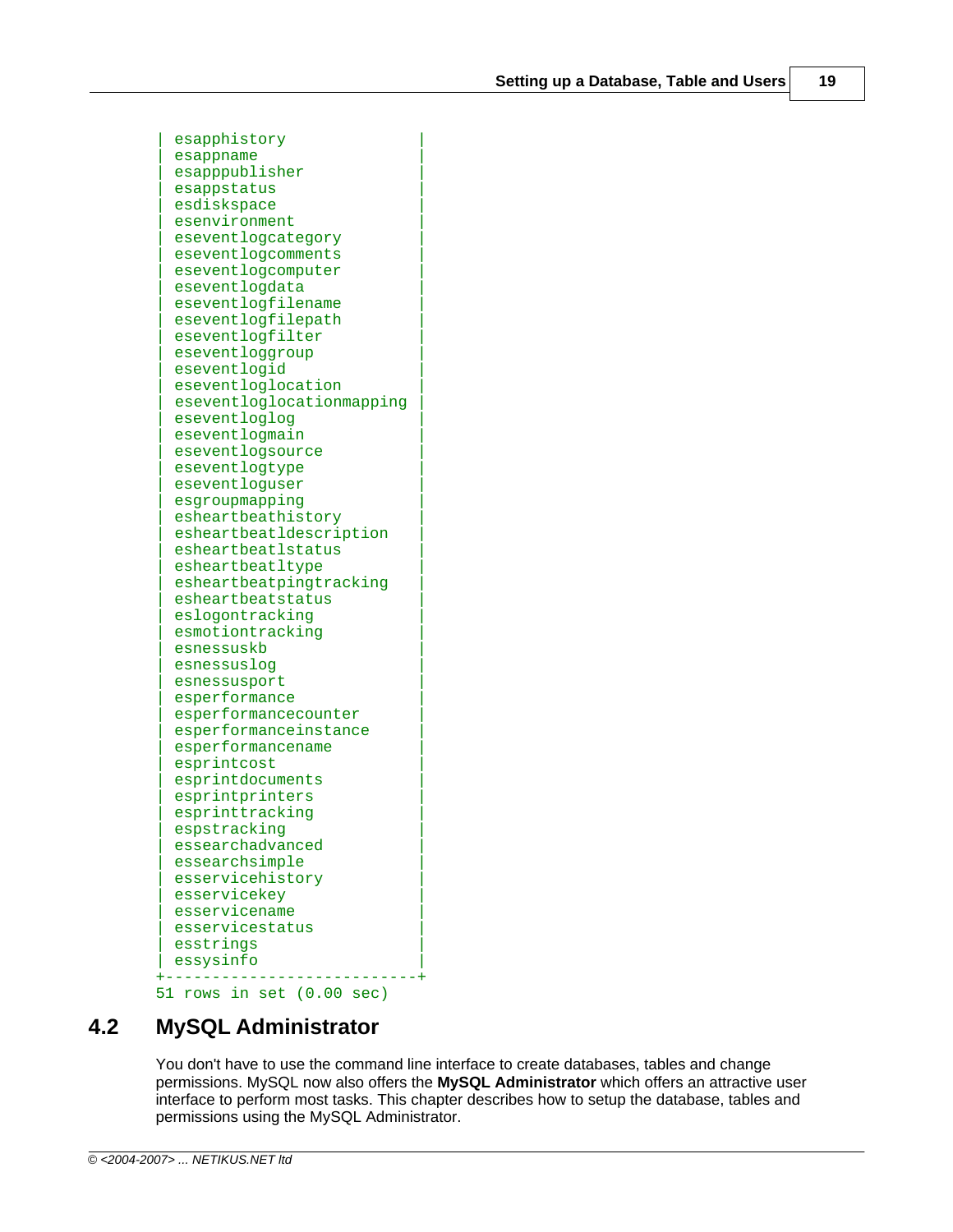- [1. Setting up MySQL Administrator](#page-19-0)
- [2. Setting up the Database](#page-22-0)

### <span id="page-19-0"></span>**4.2.1 Setting up MySQL Administrator**

When you start MySQL Administrator for the first time then you will see a window similar to this:

| MySQL Administrator 1.2.4 rc     |                       |
|----------------------------------|-----------------------|
| <b>MySQL</b><br>Administrator    |                       |
| Connect to MySQL Server Instance |                       |
| <b>Stored Connection:</b>        |                       |
| Server Host:                     | 3306<br>Port:         |
| Username:                        |                       |
| Password:                        |                       |
| Details >>                       | Cancel<br>0K<br>Clear |

We will now add and register our MySQL instance in the **MySQL Connections** window so that we don't have type the hostname and username every time we need to connect to our server. Click on the button with the three dots to display the options dialog: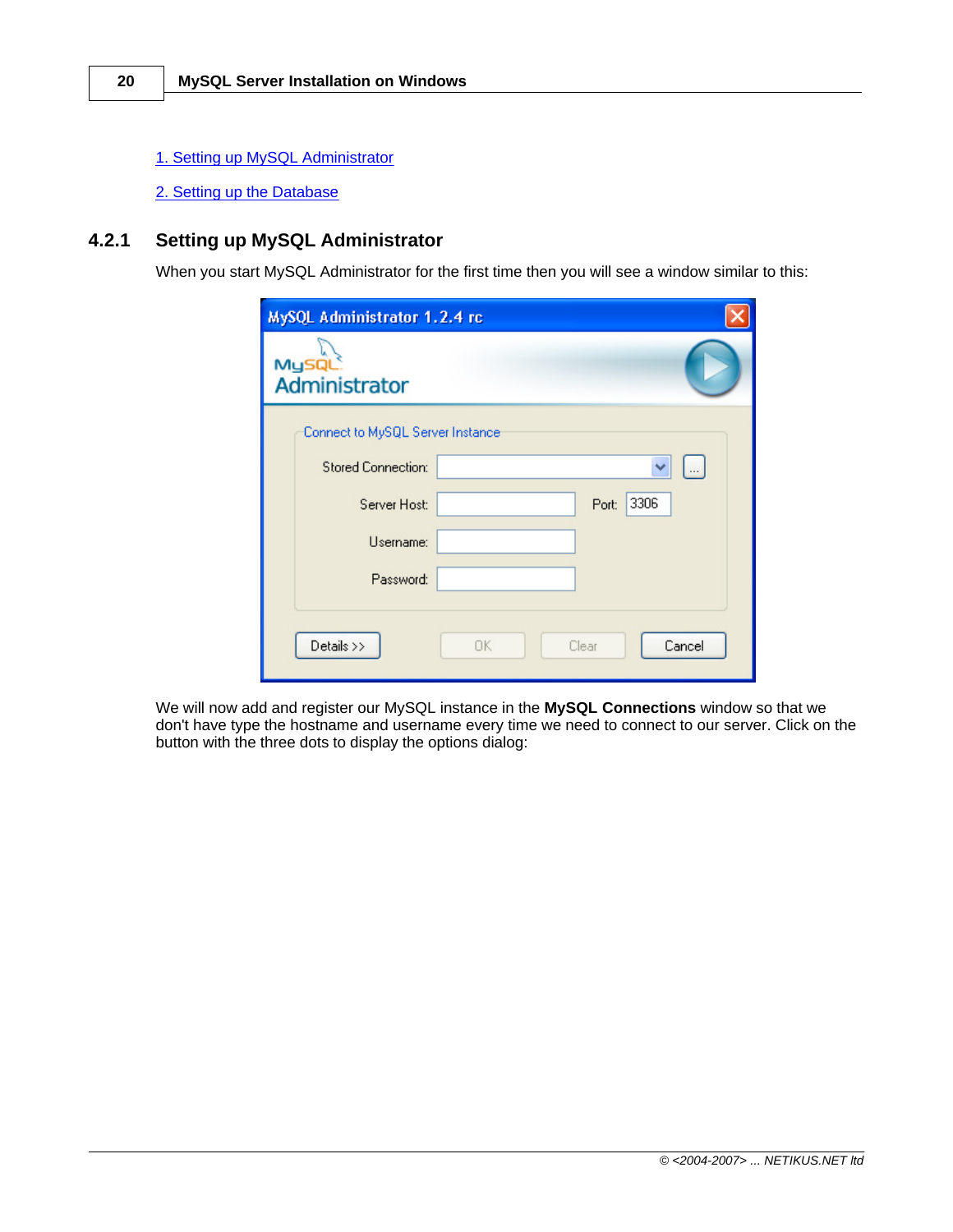| <b>Options</b><br>Category                                                                                                                              | <b>Connections</b>     |                                                                                                           | $\vert x \vert$                        |
|---------------------------------------------------------------------------------------------------------------------------------------------------------|------------------------|-----------------------------------------------------------------------------------------------------------|----------------------------------------|
| 222222<br>$\begin{array}{c}\n\Box \text{ option} \\ \Box \text{ A4dor} \\ \Box \text{ A4dor}\n\end{array}$<br>General Options<br>Connections<br>Editors | Connections<br>History | Connection Parameters<br>Connection:<br>Username:<br>Password:<br>Hostname:<br>Port:<br>Schema:<br>Notes: | Advanced Parameters<br>Type:<br>$\vee$ |
|                                                                                                                                                         |                        |                                                                                                           | New Instance Connection<br>Delete      |
|                                                                                                                                                         |                        |                                                                                                           | Close<br>Discard<br><b>Apply</b>       |

Fill in all the required information so that you have a screen similar to the one shown below and click the **Apply Changes** and **Close** button: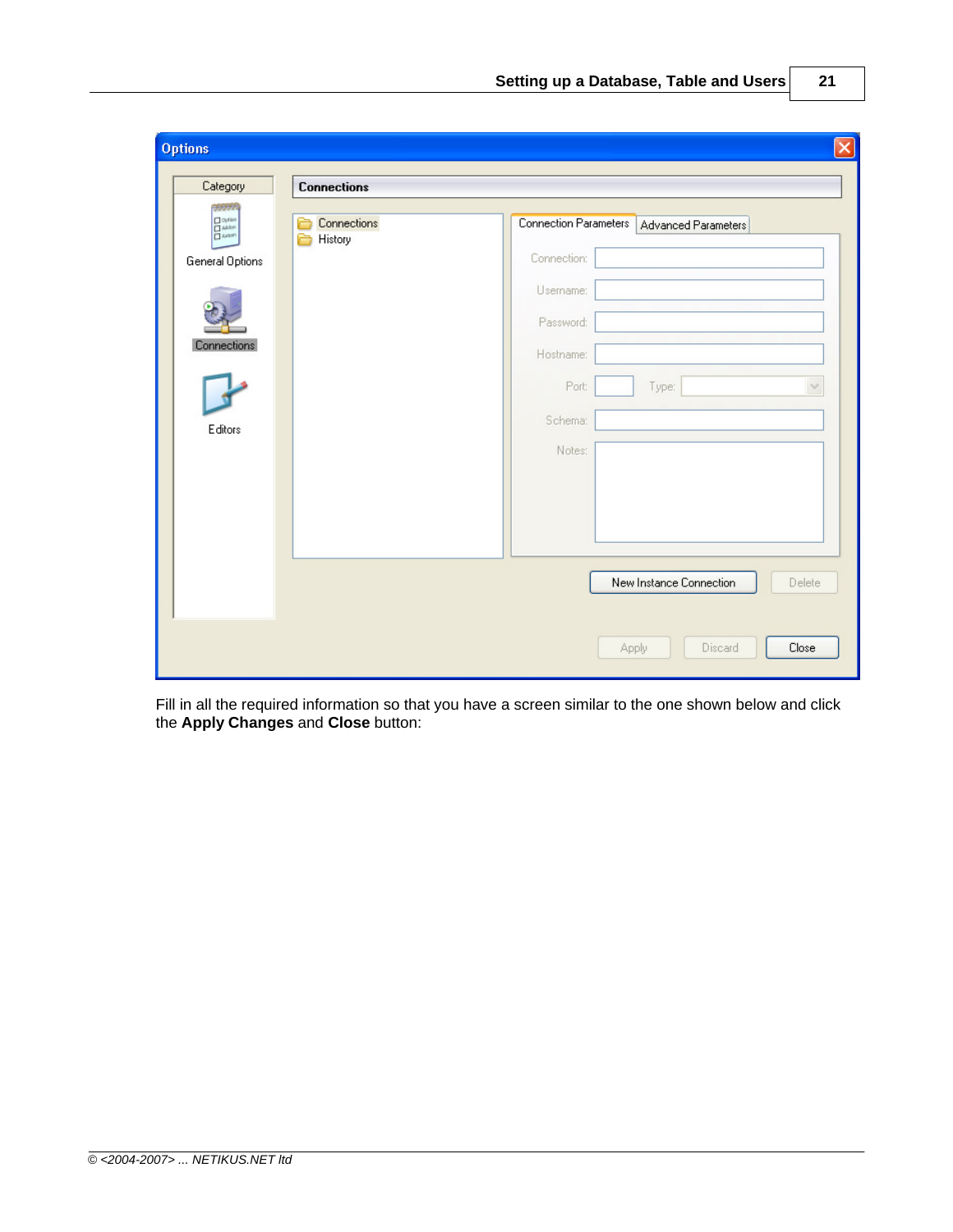| <b>Connection Parameters</b> | <b>Advanced Parameters</b> |
|------------------------------|----------------------------|
| Connection:                  | mysql-srv                  |
| Username:                    | root                       |
| Password:                    |                            |
| Hostname:                    | localhost                  |
| Port:                        | 3306<br>Type: MySQL        |
| Schema:                      |                            |
| Notes:                       |                            |
|                              |                            |
|                              |                            |
|                              |                            |

Now you can connect to the server by filling in the password and clicking on the OK button:

| MySQL Administrator 1.2.4 rc     |                            |
|----------------------------------|----------------------------|
| MySQL<br>Administrator           |                            |
| Connect to MySQL Server Instance |                            |
| <b>Stored Connection:</b>        | mysql-srv                  |
| Server Host:                     | localhost<br>3306<br>Port: |
| Username:                        | root                       |
| Password:                        | <b>xxxxxxxx</b>            |
| Details >>                       | OK<br>Clear<br>Cancel      |

and you should be presented with the server information screen: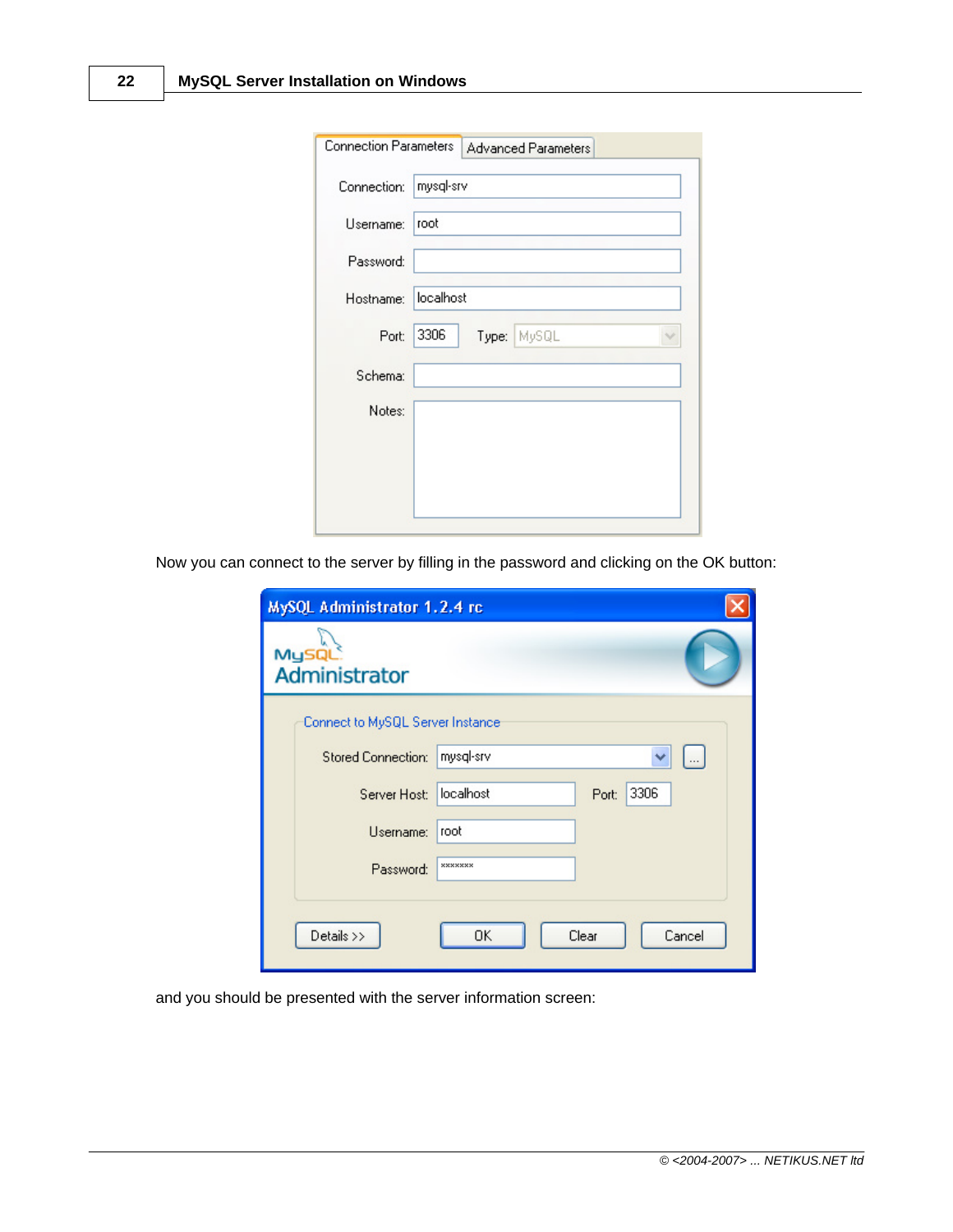| MySQL Administrator - root@beluga: 3306<br>File Edit View Tools Help                                                                                                                           |                                                                                                                                                                                                                                                            |                                                                                                                                                                                                              | $E$ or |
|------------------------------------------------------------------------------------------------------------------------------------------------------------------------------------------------|------------------------------------------------------------------------------------------------------------------------------------------------------------------------------------------------------------------------------------------------------------|--------------------------------------------------------------------------------------------------------------------------------------------------------------------------------------------------------------|--------|
| Server Information<br>Service Control<br>Startup Variables<br>User Administration<br>Server Connections<br>Health<br>Server Logs<br><b>Replication Status</b><br>Backup<br>Restore<br>Catalogs | Server status:<br>Connected to MySQL Server Instance<br>Username:<br>Hostname:<br>Port:<br>Server Information<br>MySQL Version:<br>Network Name:<br>IP:<br>Client Information<br>Version:<br>Network Name:<br>IP:<br><b>Operating System:</b><br>Hardware: | MySQL Server is running.<br>root<br>beluga<br>3306<br>MySQL 4.0.21-nt via TCP/IP<br>beluga.<br>MySQL Client Version 5.0.0<br><b>BLACKMAMBA</b><br>Windows XP<br>2x Intel(R) Xeon(TM) CPU 3.20GHz, 1.0 GB RAM | MyS    |
|                                                                                                                                                                                                |                                                                                                                                                                                                                                                            |                                                                                                                                                                                                              |        |

MySQL Administrator is now setup and we can start creating the database, tables etc.

### <span id="page-22-0"></span>**4.2.2 Setting up the Database**

### **Creating the Database**

Creating the database is quite easy. First select **Catalogs** in the left pane

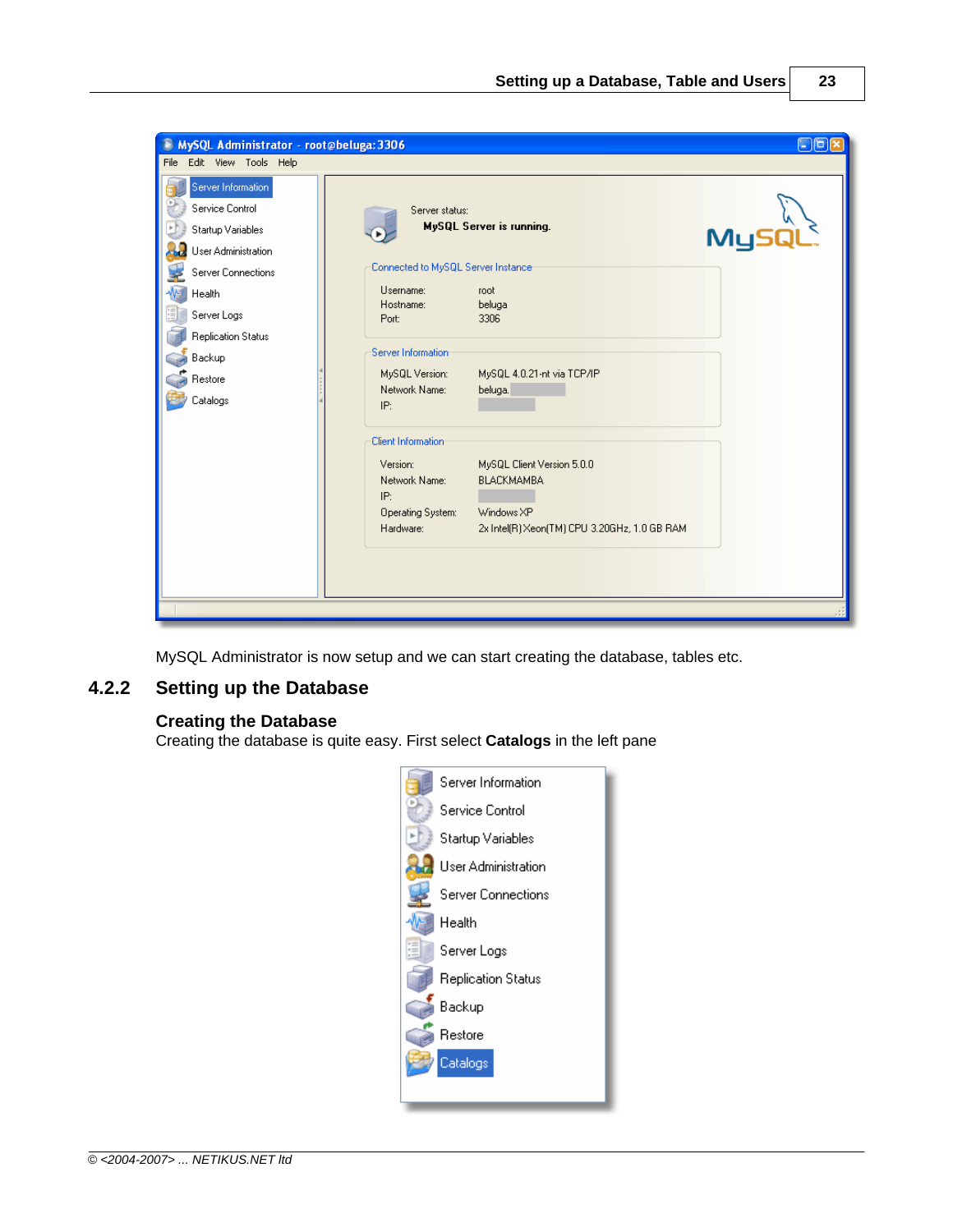And then right-click into the lower left rectangle (Schemata) that will show the **mysql** and the **test** databases (schemas). From the drop-down menu select **Create New Schema** to create a new database for EventSentry:

| mysql<br>test            |                                                               | Edit Table<br>Create New Schema<br>Create New Table |
|--------------------------|---------------------------------------------------------------|-----------------------------------------------------|
|                          |                                                               | Drop Schema<br>Drop Table                           |
|                          |                                                               | Refresh Schemata List                               |
| <b>Create new Schema</b> | Please enter a name for the new schema.<br>Schema name:<br>0K | ۱×<br>EventSentry<br>Cancel                         |

The newly added **EventSentry** database will now show up in the list:

| eventsentry |  |
|-------------|--|
| mysql       |  |
| test<br>٦   |  |
|             |  |
|             |  |
|             |  |
|             |  |
|             |  |

and we are ready to create the tables, indexes and users with the wizard.

#### **Setting up the tables, indexes and views for EventSentry**

Starting with version 2.50, the web reports of EventSentry require several tables to be setup. Unlike earlier versions where you had to setup the tables manually, EventSentry now ships with a **Database Setup Wizard** that will create all tables, indexes and users automatically for you.

To setup the tables you will first have to create a system DSN and then run the database setup wizard.

#### 1. Installing the ODBC drivers

If you haven't already downloaded and installed the ODBC drivers, then you will need to do this now. Please see [Download & Installation](#page-3-0) for more information.

### 2. Creating a system DSN

Navigate to Start -> Programs -> Administrative Tools and select the **Data Sources (ODBC)**. Click on the **System DSN** tab and then click on **Add**. On the next screen, select the **MySQL ODBC 3.51 Driver**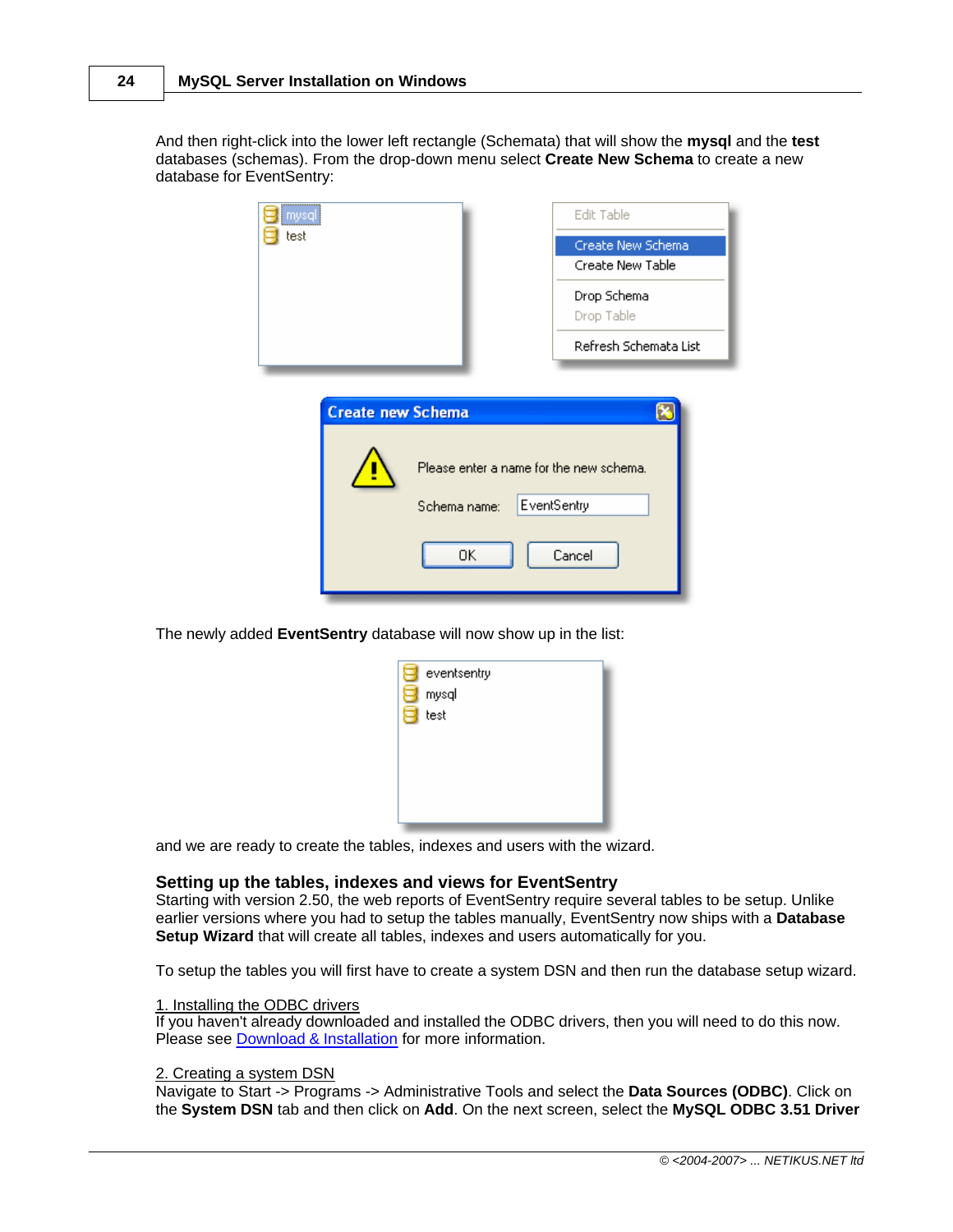from the bottom of the list.

| <b>Create New Data Source</b> | Select a driver for which you want to set up a data source.                                                                                                                                                                                                                                       |                                                                                                                                                   |  |
|-------------------------------|---------------------------------------------------------------------------------------------------------------------------------------------------------------------------------------------------------------------------------------------------------------------------------------------------|---------------------------------------------------------------------------------------------------------------------------------------------------|--|
|                               | Name                                                                                                                                                                                                                                                                                              | Version<br>ㅅ                                                                                                                                      |  |
|                               | Microsoft Paradox Driver (*.db.)<br>Microsoft Paradox-Treiber (*.db.)<br>Microsoft Text Driver (".txt; ".csv)<br>Microsoft Text-Treiber (".txt; ".csv)<br>Microsoft Visual FoxPro Driver<br>Microsoft Visual FoxPro-Treiber<br>MySQL ODBC 3.51 Driver<br>Oracle in OraHome92<br><b>SQL Server</b> | 4.00.6304.00<br>4.00.6304.00<br>4.00.6304.00<br>4.00.6304.00<br>1.00.02.00<br>1.00.02.00<br>3.51.10.00<br>$\equiv$<br>9.02.00.00<br>2000.85.1117. |  |
|                               | ↵<br>Ш<br>Finish<br>< Back                                                                                                                                                                                                                                                                        | Cancel                                                                                                                                            |  |

After clicking finish you should be presented with the ODBC setup dialog. Make sure that you enter all information correctly in this dialog and then click the **Test** button: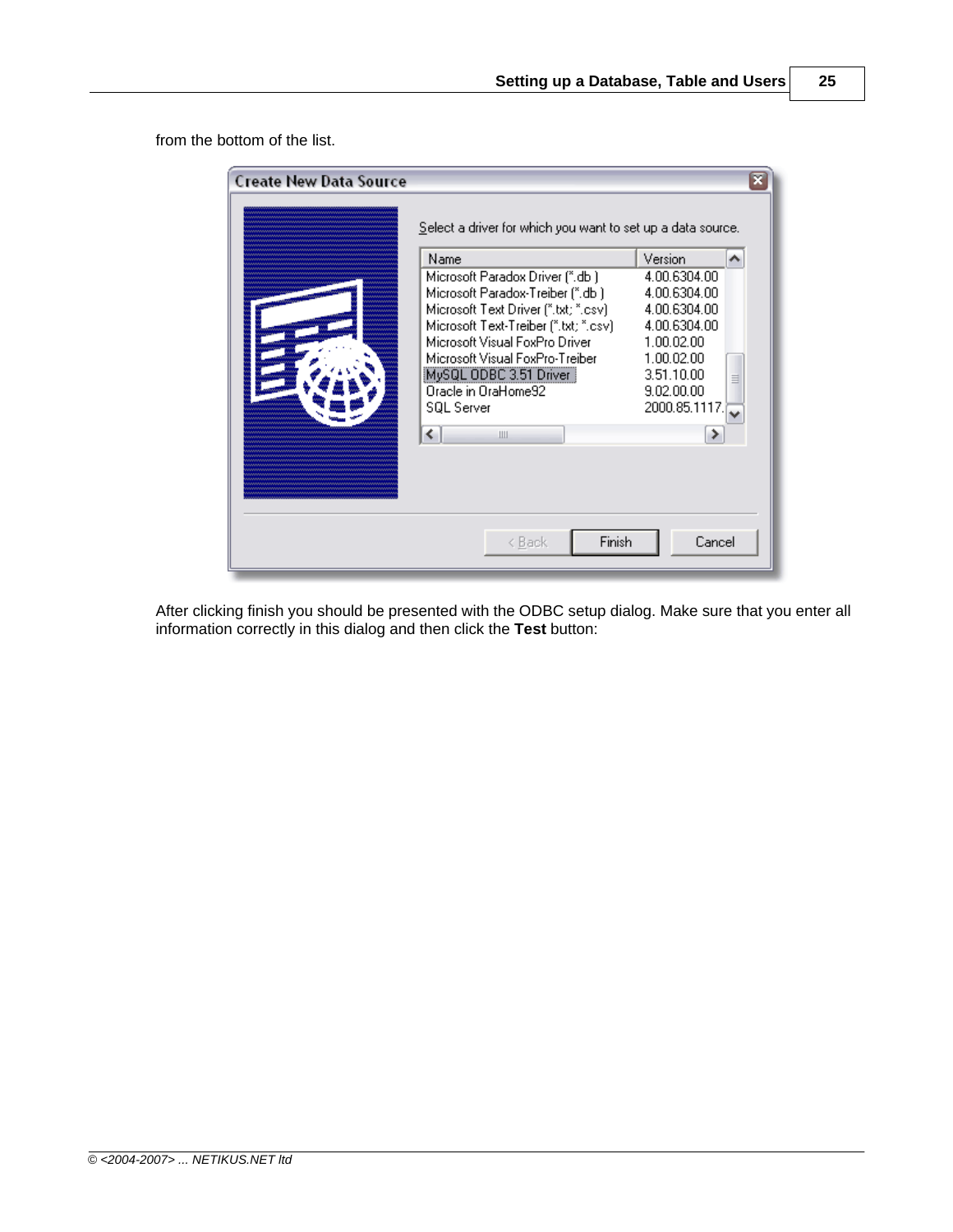|             |                              |                            |             |  | MyS                                    |                        |
|-------------|------------------------------|----------------------------|-------------|--|----------------------------------------|------------------------|
| Login       | <b>Connect Options</b>       |                            | Advanced    |  |                                        | Data Source Name (DSN) |
|             | Data Source Name   mysql-srv |                            |             |  | A unique name for this data<br>source. |                        |
| Description |                              | MySQL ODBC 3.51 Driver DSN |             |  | <b>Optional</b><br><b>Default</b>      | No.<br>myodbc          |
| Server      |                              | mysql-srv                  |             |  |                                        |                        |
| User        |                              | root                       |             |  |                                        |                        |
| Password    |                              |                            |             |  |                                        |                        |
| Database    |                              |                            | EventSentry |  |                                        |                        |

### 3. Running the Database Setup Wizard

If you installed EventSentry with database support, then you will find the **Database Setup Wizard** in **Start -> Programs -> EventSentry**. Run this wizard and follow the instructions. The wizard will ask you for the system DSN pointing to the database and the initial password for the **eventsentry\_svc** and **eventsentry** web user accounts.

# <span id="page-25-0"></span>**5 Appendix**

### **5.1 Security Tips**

This chapter contains useful tips on how to secure a MySQL installation.

#### **Changing the Service User Account**

By default the MySQL service runs as the **LocalSystem** account which might a security problem if your database server is connected to non-trusted network. We recommend changing the service to run under a different user account.

- 1. Create a new user account, for example **MySQL** and give this user account **no special permissions**.
- 2. In the services control panel (Administrative Tools) double-click the MySQL service and select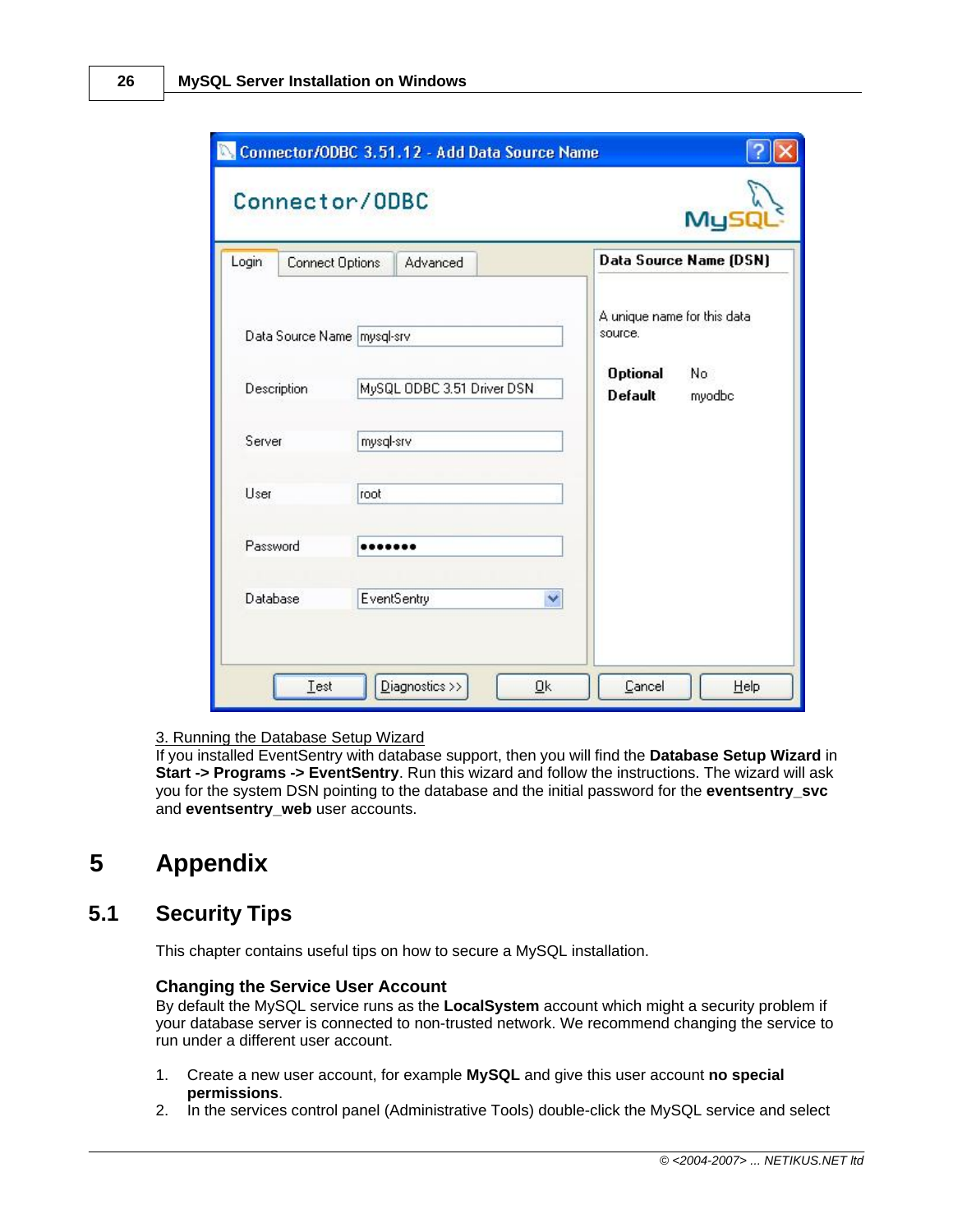the **Log On** tab. Click on **This account** and select the user account you just created, then click OK.

| <b>MySQL Properties (Local Computer)</b> |                                                                                | ?       |
|------------------------------------------|--------------------------------------------------------------------------------|---------|
| General                                  | Log On   Recovery   Dependencies                                               |         |
| Log on as:                               |                                                                                |         |
| C Local System account                   | Allow service to interact with desktop                                         |         |
| $\bullet$ This account:                  | .\mysql                                                                        | Browse. |
| Password:                                | ***************                                                                |         |
| Confirm password:                        | ***************                                                                |         |
|                                          | You can enable or disable this service for the hardware profiles listed below: |         |
| Hardware Profile                         | Service                                                                        |         |
| Profile 1                                | Enabled                                                                        |         |
|                                          | Enable                                                                         | Disable |
|                                          | 0K<br>Cancel                                                                   | Apply   |

3. Restart the service to make the changes effective

### **Adjusting Access Rights on the Data File directory**

We also need to change the access permissions on the directory where the data files are stored, **C:\MySQL InnoDB Datafiles\** by default. This directory gives everybody full permissions by default.

This directory should really only be accessible to Administrators and the MySQL user account we just created. Configure the access rights as shown below, giving both **MySQL** and Administrators **FULL ACCESS** to the folder.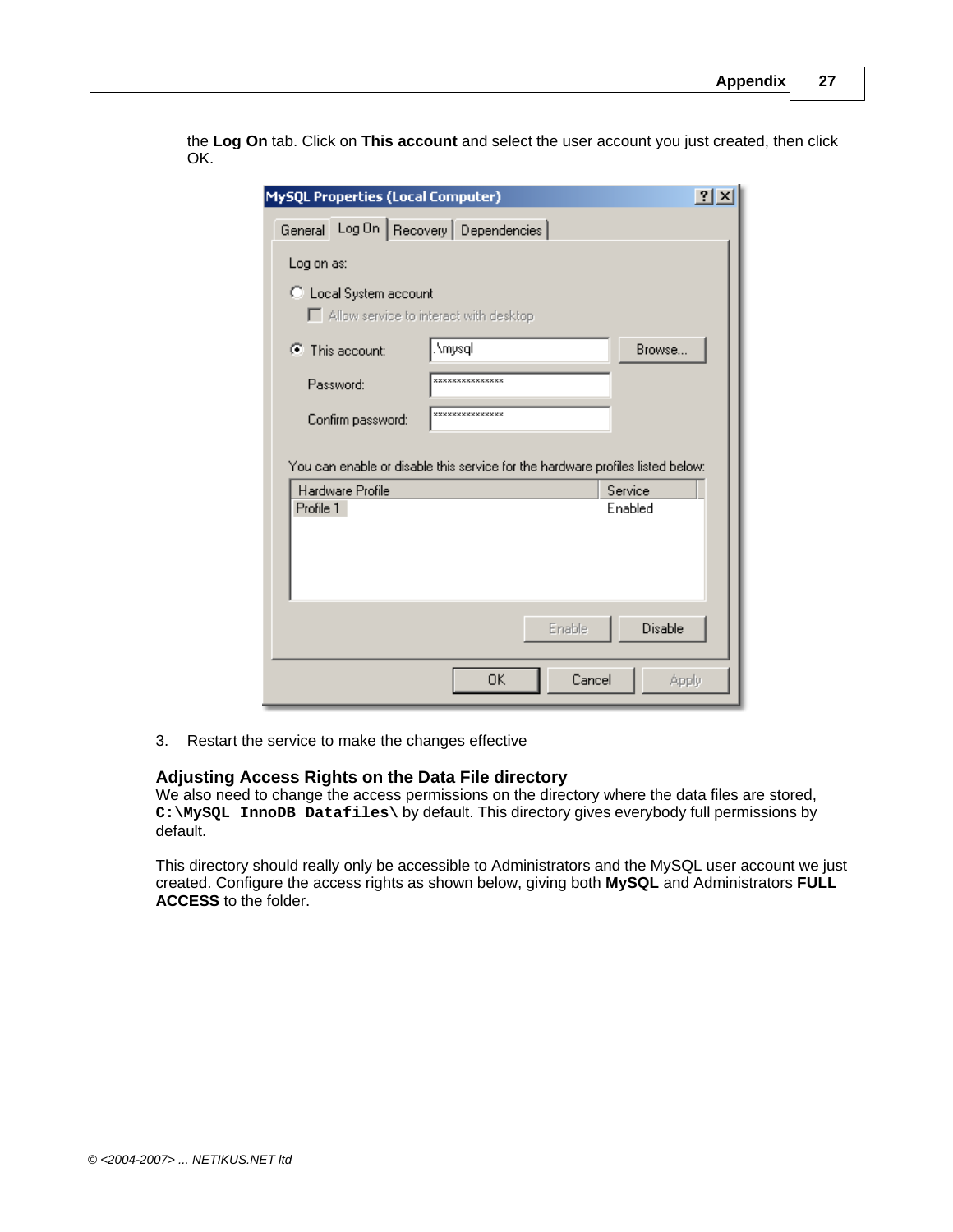| r ysgldata Properties                                                                                                  | $21 \times$                     |
|------------------------------------------------------------------------------------------------------------------------|---------------------------------|
| Security<br>General   Web Sharing   Sharing                                                                            |                                 |
| Name<br>33 Administrators (GOAT\Administrators)<br><b>B</b> mysql (GOAT\mysql)                                         | Add<br>Remove                   |
| Permissions:<br>Allow                                                                                                  | Deny                            |
| ☑<br><b>Full Control</b><br>Modify<br>☑<br>Read & Execute<br>☑<br>☑<br>List Folder Contents<br>☑<br>Read<br>☑<br>Write | П<br>□<br>□<br>$\Box$<br>П<br>П |
| Advanced<br>Allow inheritable permissions from parent to propagate to this<br>object                                   |                                 |
| 0K<br>Cancel                                                                                                           | <b>Apply</b>                    |

### **Changing the default TCP port 3306**

It is sometimes a good idea to change the default port MySQL is listening on for remote connections. This can be done by adding the line

port = 9754

to the my.ini file in the [mysqld] section. The **my.ini** file is usually located in the installation folder of your MySQL installation. You will need to restart the service for this change to become effective. You will also need to make sure that connections from untrusted networks, such as the Internet, are sufficiently protected with a firewall or similar device.

### **Staying Up To Date**

You need to apply patches and software updates as soon as they become available to avoid security problems and worm infections. To stay informed subscribe to the **low volume** [MySQL Announcement](http://lists.mysql.com/list.php?list=announce&sub=1) [mailing list.](http://lists.mysql.com/list.php?list=announce&sub=1)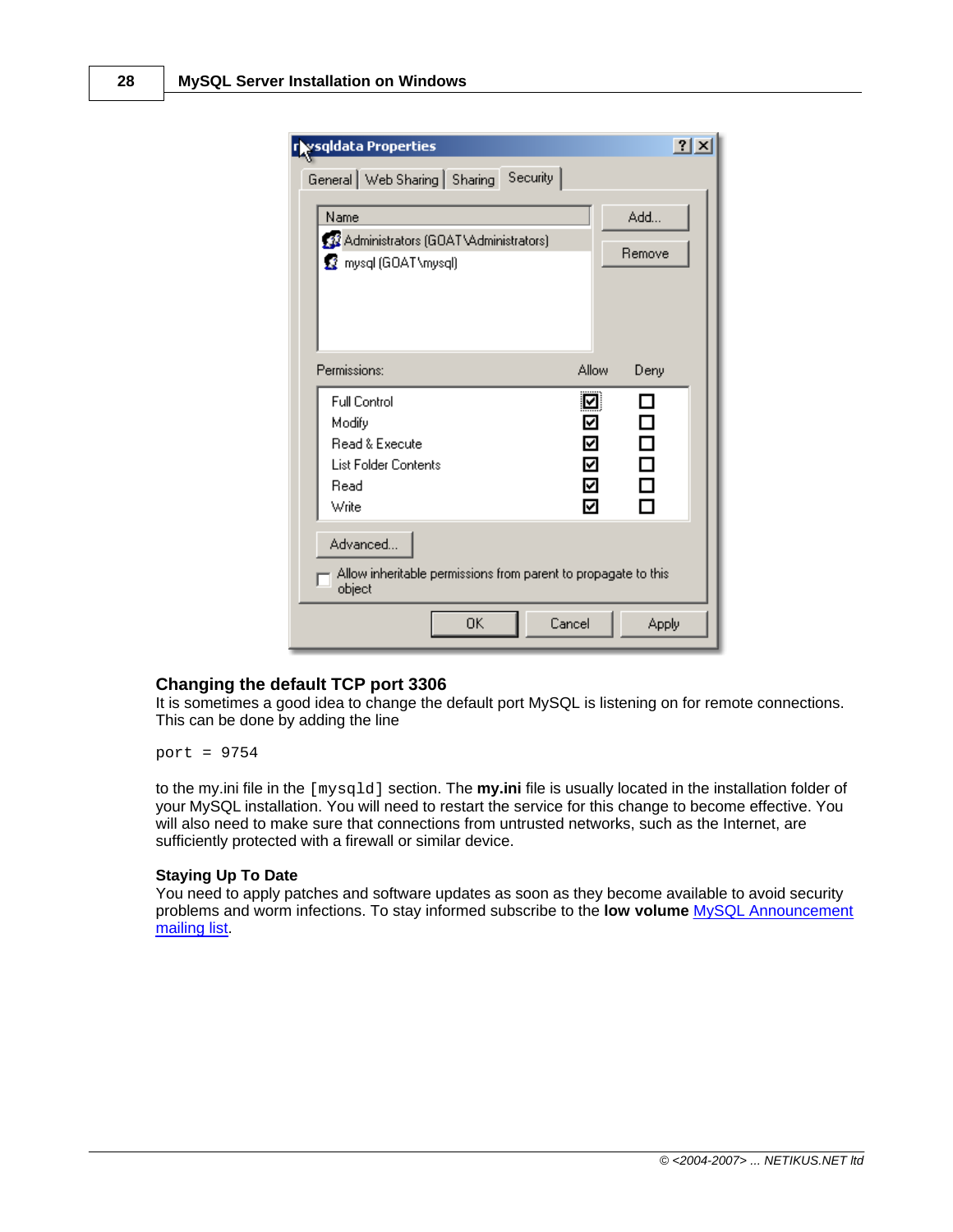# <span id="page-28-0"></span>**5.2 ODBC Drivers**

A common way to access databases for Windows clients (including the EventSentry agent) is to use ODBC. Naturally, MySQL ODBC drivers are not shipped with the Windows Operating System and must be installed manually on the clients.

You can download the latest ODBC drivers from

<http://dev.mysql.com/downloads/connector/odbc/3.51.html></u>. The installation and configuration are straightforward and do not require a reboot. The screenshot below shows the ODBC screen of MySQL.

| Login       | Connect Options              |                            | Advanced |                                   |                                        | Data Source Name (DSN) |
|-------------|------------------------------|----------------------------|----------|-----------------------------------|----------------------------------------|------------------------|
|             | Data Source Name   mysql-srv |                            |          |                                   | A unique name for this data<br>source. |                        |
| Description |                              | MySQL ODBC 3.51 Driver DSN |          | <b>Optional</b><br><b>Default</b> | No<br>myodbc                           |                        |
| Server      |                              | mysql-srv                  |          |                                   |                                        |                        |
| User        |                              | root                       |          |                                   |                                        |                        |
| Password    |                              |                            |          |                                   |                                        |                        |
| Database    |                              | EventSentry                |          |                                   |                                        |                        |

We recommend using [AutoAdministrator](http://www.netikus.net/products_autoadministrator.html) if you need to roll out MySQL ODBC drivers and DSN names to multiple machines. If you have Active Directory then you can also roll out the MySQL ODBC drivers using Group Policy, [click here for more information](http://www.netikus.net/software/eventsentry/index.html?resourcesdbtipsmysqlodbc.htm).

⚠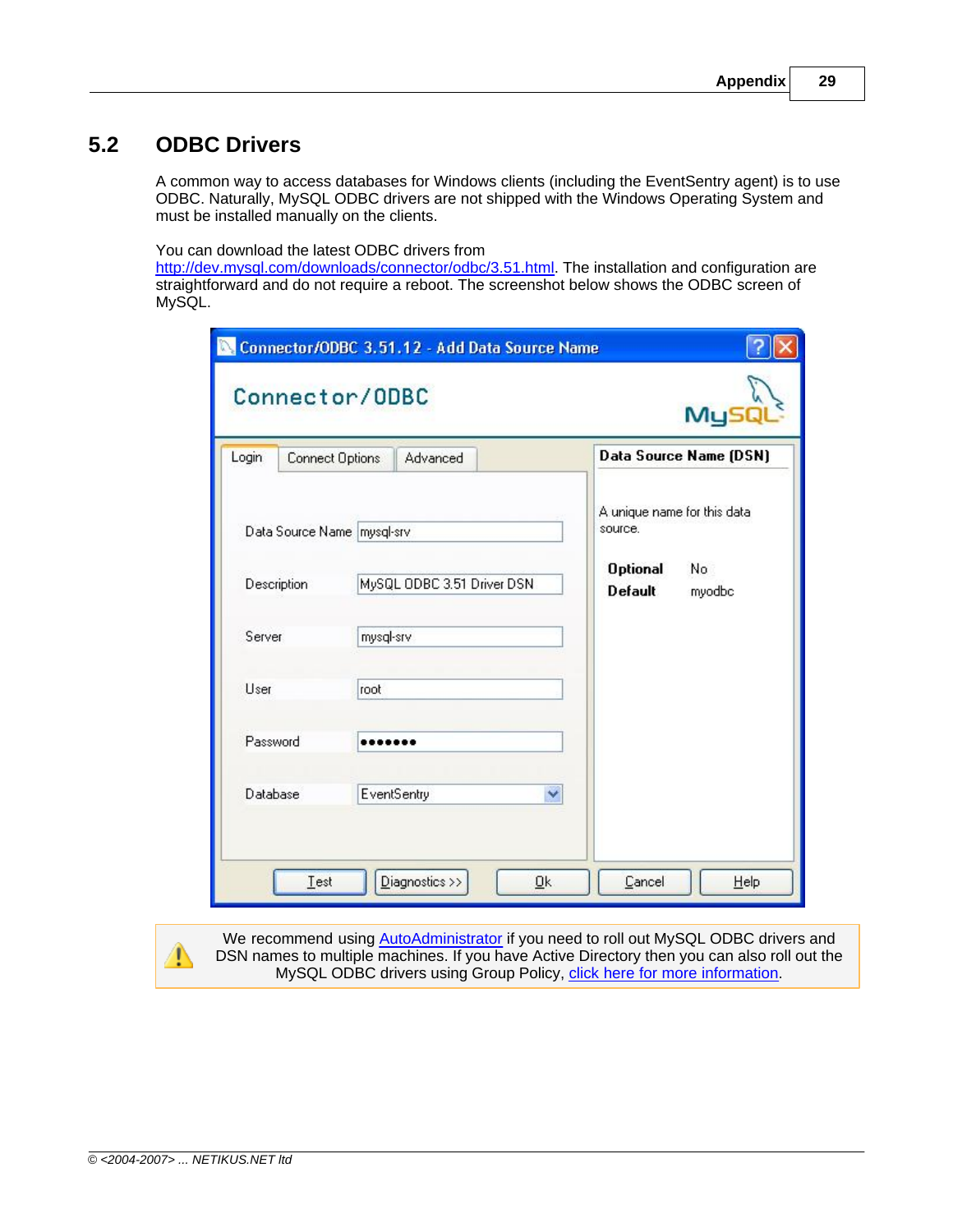### <span id="page-29-0"></span>**5.3 Security for root**

T

This chapter applies to MySQL 4.x, which is no longer supported with EventSentry. The SQL commands shown in this chapter however still apply to MySQL 5.x and can be used to manipulate user accounts using the **MySQL shell**.

The root user does not have a password by default which is a security risk and needs to be changed immediately. We will change the root password from the command line using the mysql SQL shell. Open the command prompt and follow the instructions in the screenshot:

#### **EX C:\WINNT\system32\cmd.exe**

```
▲
C:\mysql\bin>mysql -u root<br>Welcome to the MySQL monitor.  Commands end with ; or \g.<br>Your MySQL connection id is 2 to server version: 4.0.17-nt
Type 'help;' or '\h' for help. Type '\c' to clear the buffer.
mysql> use mysql<br>Database changed<br>mysql> select user,host from user;
   user : host
              build
              build<br>localhost<br>localhost
   voot
   root
           ٠
  rows in set (0.06 sec)
4
mysql> update user set password=PASSWORD('complexpwdhere') where user='root';<br>Query OK, 2 rows affected (0.02 sec)<br>Rows matched: 2  Changed: 2  Warnings: 0
mysql> delete from user where user='';
Query OK, 2 rows affected (0.02 sec)
mysql> flush privileges;<br>Query OK, 0 rows affected (0.02 sec)
mysql> exit
Bye
C:∖mysql\bin>_
```
- · First we connect to the SQL instance as the **root** user by using the **-u** option. We do not have to specify a password since the root user does not have a password by default.
- · Then we change the database to the built-in **mysql** database, that contains all usernames among other things.
- · The select command here shows that four user accounts exist by default, two for the user root and two anonymous ones.
- · We change the password of both root user accounts (explanation for both is below) by using a standard SQL update command. The **PASSWORD()** function is used to create the password hash, just specifying the password in quotes would not work.
- · We then remove the anonymous user account with a delete statement.
- · Changes to the user accounts do not always become effective immediately, so we force this internal update by issuing the **flush privileges** command.

 $-|P|X|$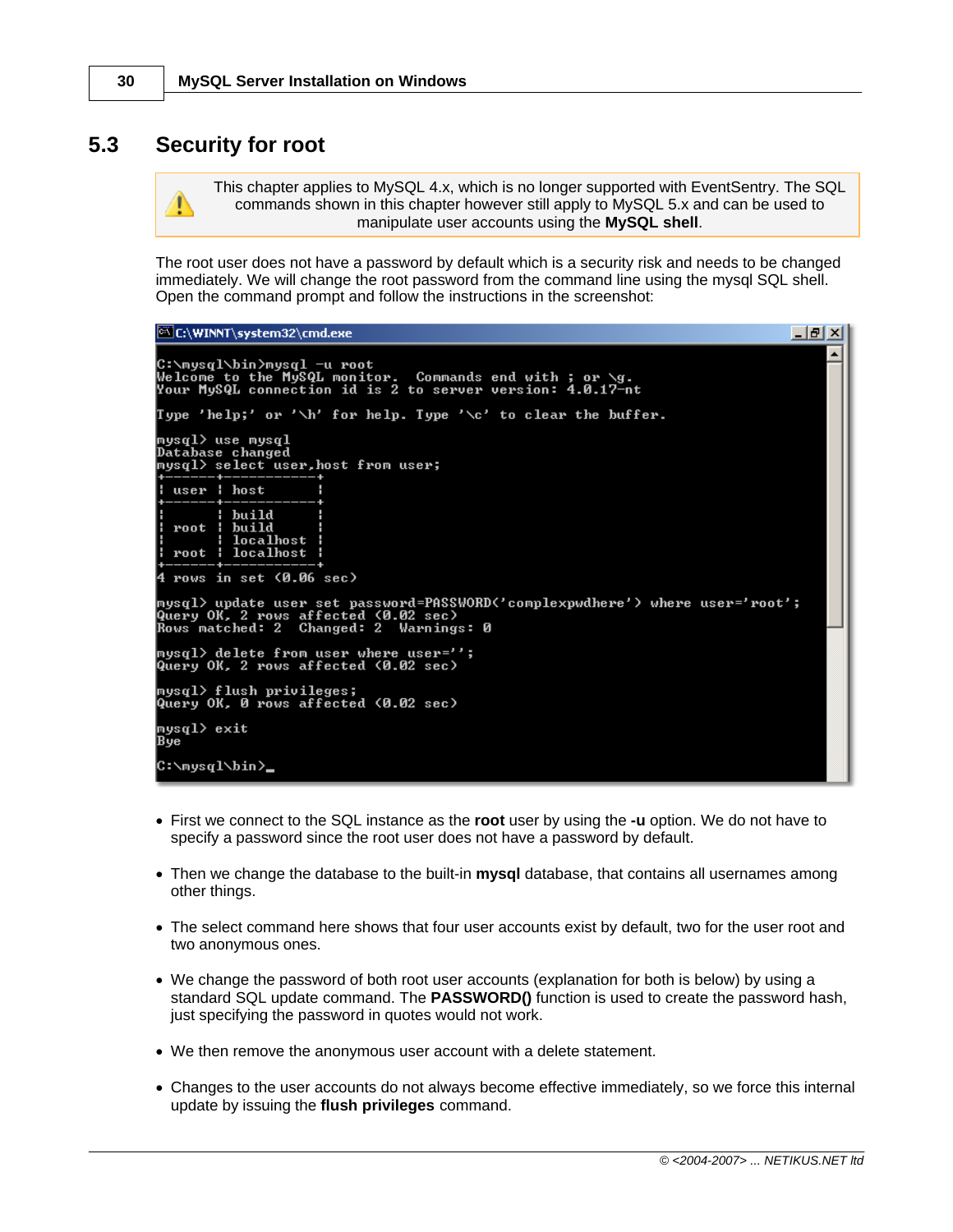After typing exit we have successfully remove two unneeded user accounts and set a password for the root user.

Unlike other database servers, MySQL allows you to link a database user with a hostname. This allows you to create different users (and hence different permissions) depending on where a user is connecting from.

For example, by default there are two root accounts with different **host** values. One account has the host value set to **localhost**, whereas the other has it set to **build**. This means that you can restrict from which users can log on using the **root** (or any account for that matter) account. The most commonly used host name is the percentage character **%** - a wildcard matching all host names.

This feature is not relevant to us right now since we set the same password for both root accounts, but it's important and helpful to know that this feature exists. When you connect to a MySQL database then the server will always perform a reverse lookup to match the correct username.

From now on we can no longer just type  $mysq1 -u$  root, but instead will need to specify the password we have just set above by typing  $mysq1 -u$  root  $-p$ . The -p switch tells the application to prompt us for the password.

C:\WINNT\system32\cmd.exe  $|B|$   $\times$ C:\mysql\bin>mysql -u root<br>ERROR 1045: Access denied for user: 'root@localhost' (Using password: NO) C:∖mysql∖bin>mysql −u root −p Enter password: \*\*\*\*\*\*\*\*\*\*\*\*\*\*<br>Welcome to the MySQL monitor. Commands end with ; or \g.<br>Your MySQL connection id is 4 to server version: 4.0.17-nt Type 'help;' or '\h' for help. Type '\c' to clear the buffer. mys $q1$ > exit Bye C:∖mysql∖bin>

#### **Connecting remotely with the MySQL Administrator or MySQL Query Browser**

Please note that thus far you can only connect to the MySQL server from the localhost or a host with the name "build". You will need to run the following statements in order to get **root** access from remote hosts as well:

- · update user set host='%' where host='build';
- · flush privileges;

This will allow you to connect to your MySQL server from any host using the root user.

### <span id="page-30-0"></span>**5.4 Apache 1.3x & PHP 5.x**

Τ Please note that the EventSentry web reports **no longer work with PHP and Apache**.

When running the MySQL database then you might also want to run the Apache web server using PHP as a scripting interpreter.